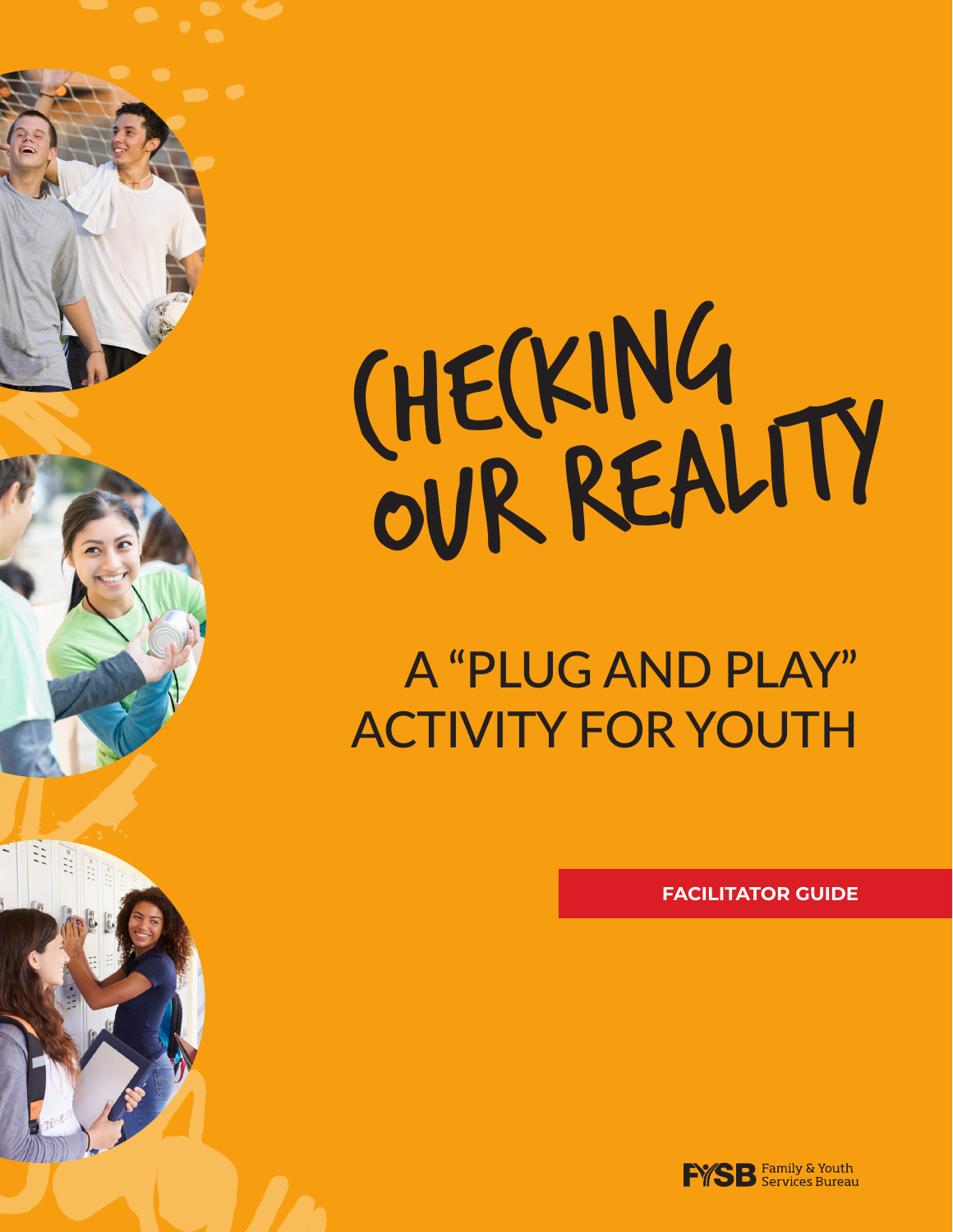# TABLE OF CONTENTS

| PART 1   What Are High Schoolers REALLY Doing? Test Your Knowledge! - Quiz and Discussion 12   |  |
|------------------------------------------------------------------------------------------------|--|
|                                                                                                |  |
|                                                                                                |  |
| PART 1   Breaking the Cycle. How Can We Keep From Being Fooled? - Problem-Solving Activity  21 |  |
| PART 2   Breaking the Cycle. Empowering Our Friends So They Don't Get Fooled-Message           |  |
|                                                                                                |  |
|                                                                                                |  |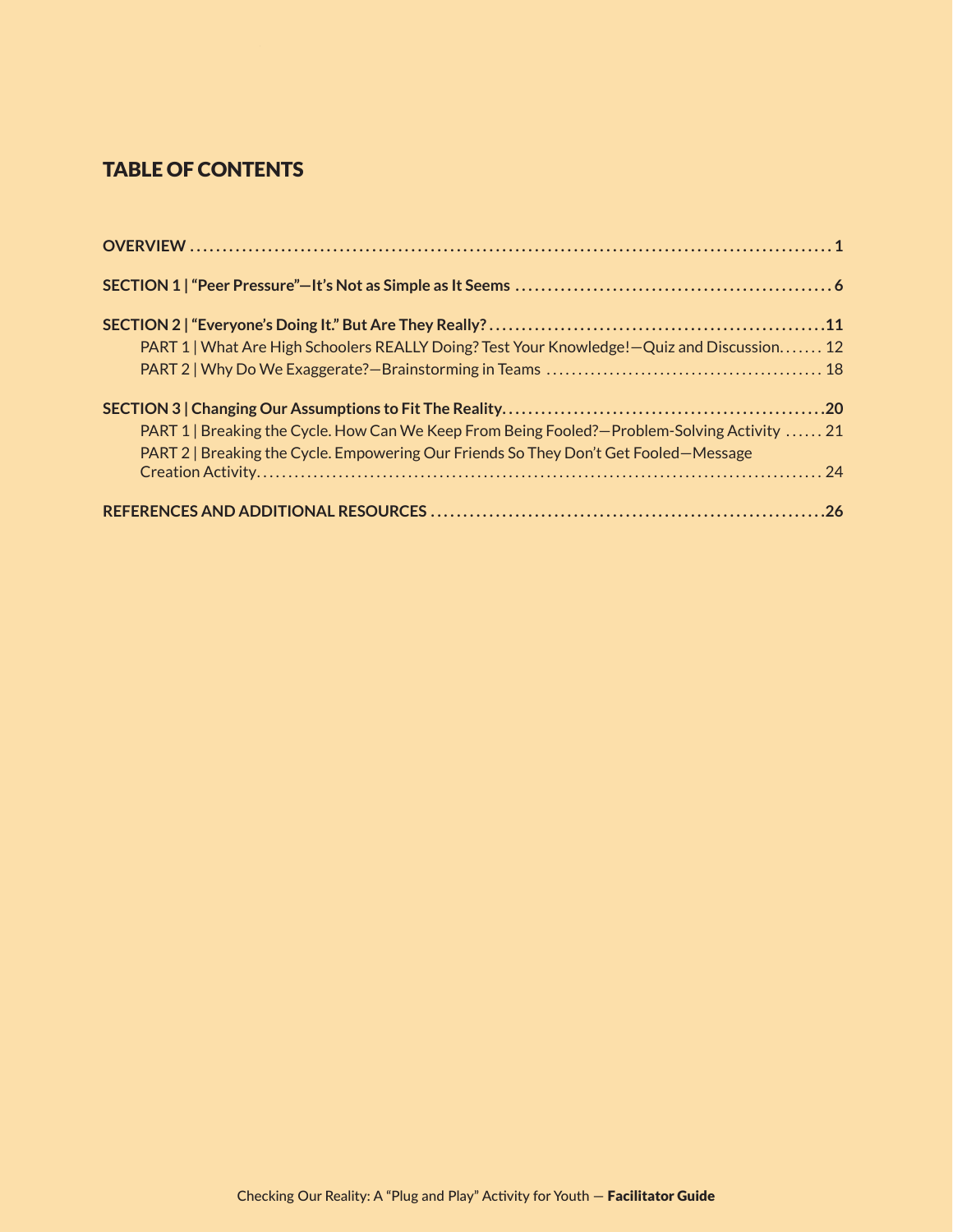# **Overview**

This lesson, designed to supplement your school's or organization's youth programming, will help you counter youth misperceptions of peer participation in risk behaviors. Adolescents are especially susceptible to peer influence (Steinberg, 2007) and tend to overestimate peer participation in risk behaviors such as alcohol, tobacco and other drug use, and sexual behavior (Helms, 2014). These misperceptions can influence youth themselves to engage in the risk behaviors especially if they are seeking approval from high status, or "popular," peers (Helms, 2014). Adolescents who perceive their peers as more sexually active, more approving of having sex, and exerting more pressure on them to be sexually active tend to be more sexually active themselves. Adolescents' own sexual activity is even more strongly associated with the perception that their peers are sexually active than with direct pressure peers may apply to them to be sexually active (van de Bongardt, 2015).

In this lesson, you will teach youth the difference between peer influence (implicit pressure) and peer pressure (explicit pressure) and provide them with accurate information about peer norms. Youth will also work together to identify strategies for recognizing and resisting future peer influence and pressure, including strategies to remind themselves that their initial perception is not always accurate. They will apply what they have learned to develop messages to help their peers question their own assumptions and refrain from taking unhealthy risks.

| <b>KEY TOPICS</b>                                                           | <b>AUDIENCE</b>                 | <b>LENGTH</b> |
|-----------------------------------------------------------------------------|---------------------------------|---------------|
| Peer influence, peer pressure, norms,<br>decision making, resistance skills | Middle and high<br>school youth | 45 minutes    |

# **GOALS**

- Youth will understand the difference between peer influence and peer pressure.
- Youth's perceptions of peer norms will become more accurate as they are exposed to accurate information about peer engagement in common risk behaviors.
- Youth will become aware of their tendency to overestimate peer engagement in risk behaviors.
- Youth will reconsider whether a potential decision to engage in sex or another risky behavior is influenced by an erroneous perception of what others are doing.
- Youth will develop strategies and skills for managing future peer influence and peer pressure and encouraging others to do so.
- Youth will become less likely to engage in unhealthy risk behaviors.

# KEY MESSAGES FOR YOUTH

- You can be influenced by what you think your peers are doing, even if they are not directly pressuring you to do something.
- Initial assumptions about peer norms often are not accurate.
- Young people often overestimate the prevalence of unhealthy risk taking among their peers.
- It's important to stop and think about whether your assumptions are accurate.
- You have the ability to make decisions that give you the best physical, emotional, and social health outcomes.
- There are helpful strategies you can use to make decisions that give you the best possible physical, emotional, and social health outcomes.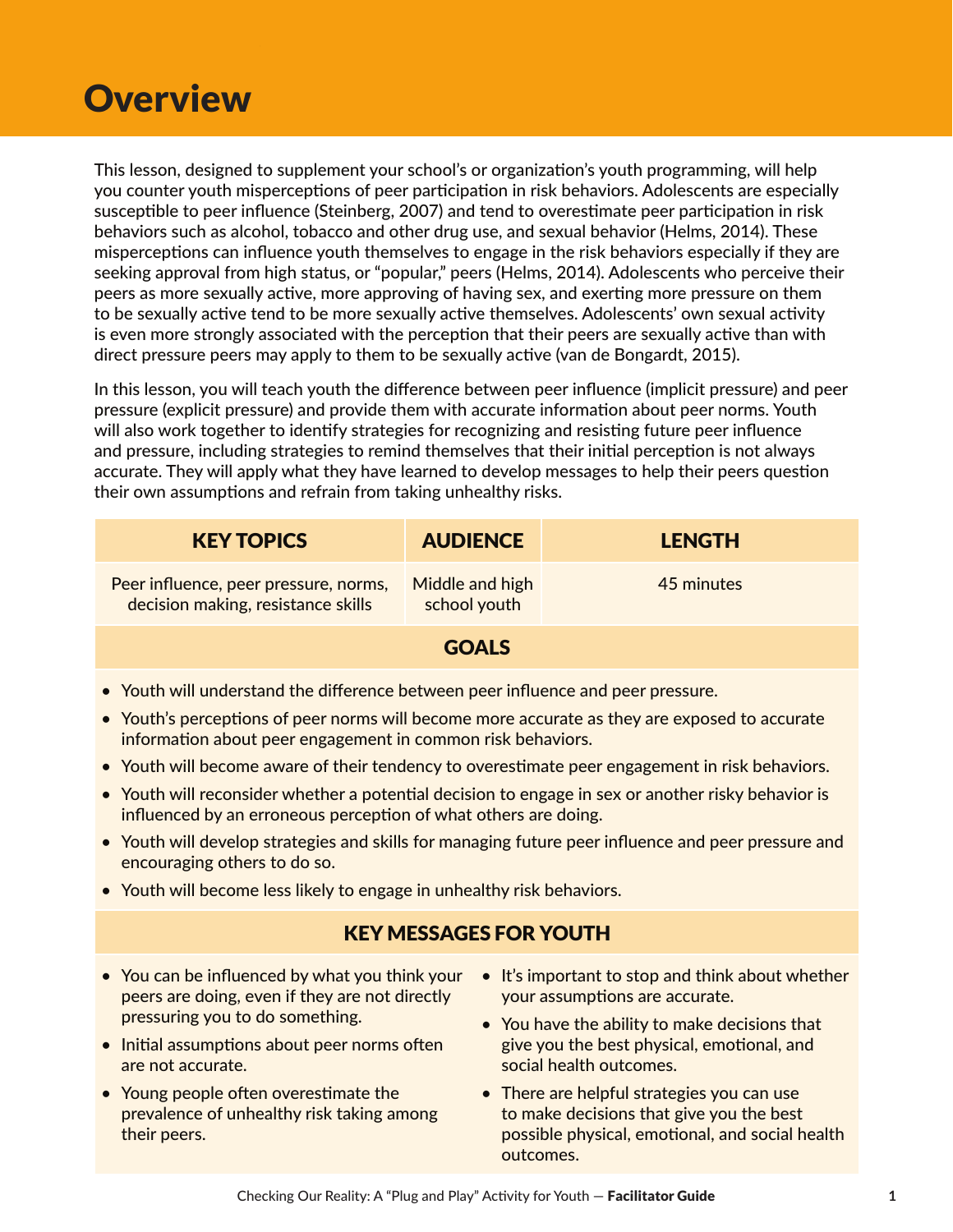# Before You Start

To get ready to deliver this lesson, review this checklist and gather all the materials and technology you will need. Some activities will require advance preparation. Read the Facilitator Guide to familiarize yourself with each section.

| <b>Resource</b>                                                                                                                                        | <b>How to Prepare</b>                                                                                          | <b>Where You Will</b><br><b>Use this Resource</b>                 |
|--------------------------------------------------------------------------------------------------------------------------------------------------------|----------------------------------------------------------------------------------------------------------------|-------------------------------------------------------------------|
| Laptop or tablet device                                                                                                                                |                                                                                                                | <b>Entire lesson</b>                                              |
| <b>Projector or shared screen</b><br>using videoconferencing<br>platform such as Zoom,<br><b>Google Meet, Microsoft</b><br><b>Teams, or Blackboard</b> |                                                                                                                | <b>Entire lesson</b>                                              |
| Students' school or personal<br>laptops, tablets, or mobile<br>phones (optional)                                                                       |                                                                                                                | Section 2, Part 1<br>Section 3                                    |
| <b>Checking Our Reality</b><br><b>Slide Deck</b>                                                                                                       | Download the slide deck and have it open and<br>ready to present from your laptop, tablet, or<br>other device. | <b>Section 1</b><br><b>Section 2, Part 2</b><br>Section 3, Part 1 |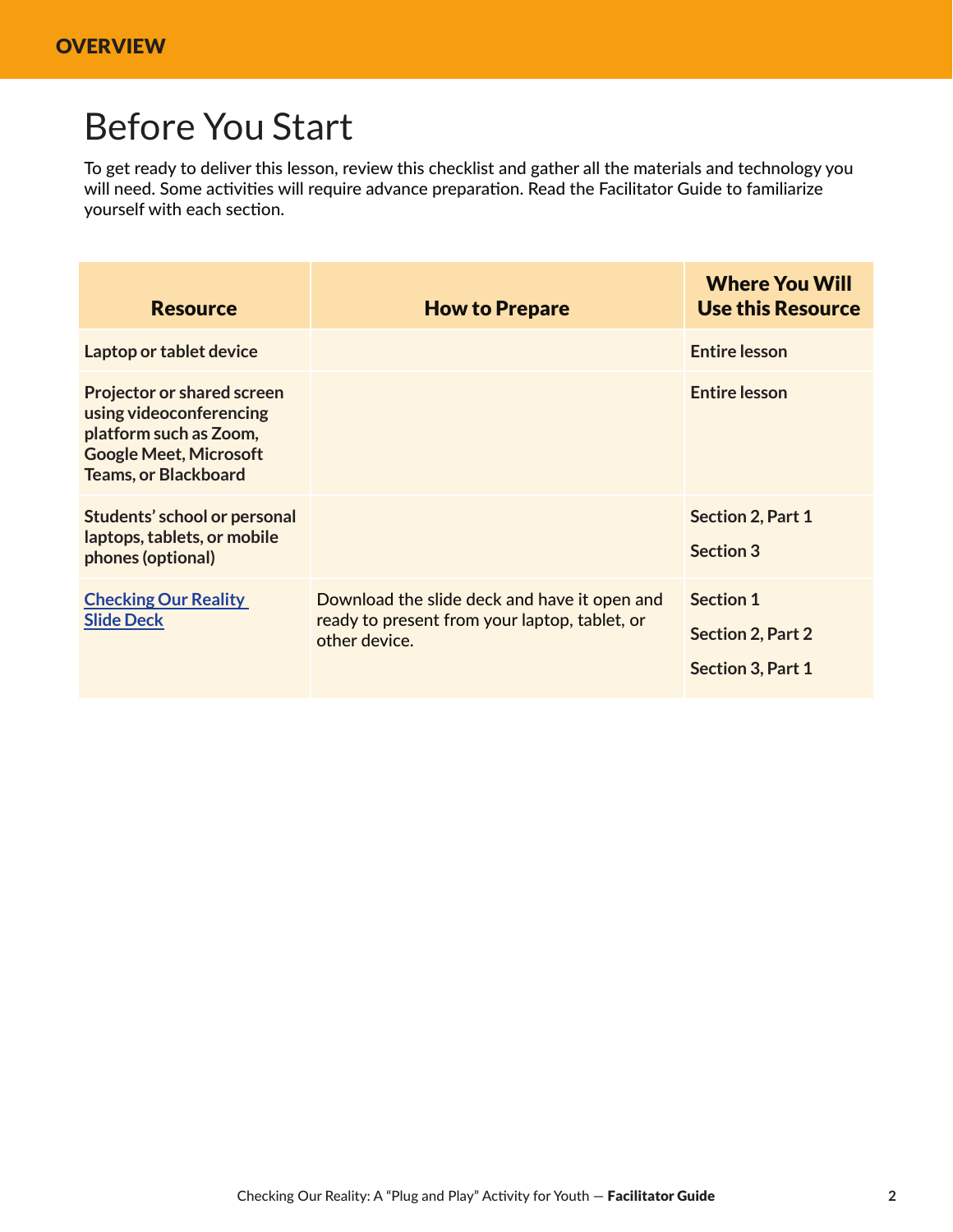| <b>Resource</b> | <b>How to Prepare</b> |
|-----------------|-----------------------|
|-----------------|-----------------------|

#### **Online Quiz**

Quizizz is an application that offers a free, basic account for teachers or facilitators. Students will access the quiz on their laptops, tablets, or mobile phones and will take the quiz at the same time. Answers will be revealed on a dashboard, which you can share with your students using a projection screen or shared screen in a virtual environment like Zoom. Alternatively, if you are application such as Kahoot, you can use the [Checking](https://teenpregnancy.acf.hhs.gov/sites/default/files/resource-files/CheckingOurRealityQuizQuestions.xlsx)  [Our Reality Quiz Questions](https://teenpregnancy.acf.hhs.gov/sites/default/files/resource-files/CheckingOurRealityQuizQuestions.xlsx) to set up a quiz using that tool.

Get your free, basic account for Quizizz and set up the Checking Our Reality quiz in advance of your class.

To sign up for Quizizz, follow these instructions: [https://quizizz.zendesk.com/hc/en-us/](https://quizizz.zendesk.com/hc/en-us/articles/115001575472-Signing-up-for-an-account) [articles/115001575472-Signing-up-for-an](https://quizizz.zendesk.com/hc/en-us/articles/115001575472-Signing-up-for-an-account)[account](https://quizizz.zendesk.com/hc/en-us/articles/115001575472-Signing-up-for-an-account)

To create the quiz:

- Save the file Checking Our Reality Quiz [Questions](https://teenpregnancy.acf.hhs.gov/sites/default/files/resource-files/CheckingOurRealityQuizQuestions.xlsx) to your computer or other device.
- Create a new quiz in Quizizz. Look in the upper left corner of the page for the button to create a quiz.
- already using a different quiz Name the quiz "Checking Our Reality" and select a relevant subject (e.g., "specialty").
	- Select "Import from spreadsheet" (right side of page). Upload the file [Checking Our Reality](https://teenpregnancy.acf.hhs.gov/sites/default/files/resource-files/CheckingOurRealityQuizQuestions.xlsx)  [Quiz Questions](https://teenpregnancy.acf.hhs.gov/sites/default/files/resource-files/CheckingOurRealityQuizQuestions.xlsx) by dragging the file to the window shown.
	- Select "Save."
	- Ensure that the quiz uploaded correctly and that formatting appears correct.
	- Select "Done" in top right corner.
	- In the quiz details pop-up screen, add relevant grades and make the quiz private.
	- Save the quiz.
	- Ensure that all students have a device with which to take the quiz. If students are using a personal device, make sure they have access to the internet and can access the Quizizz website, and that use of their devices falls within the school's or other relevant institution's policies. To make sure no student is left out, you can pair students with partners if only some students have devices.

**Section 2, Part 1**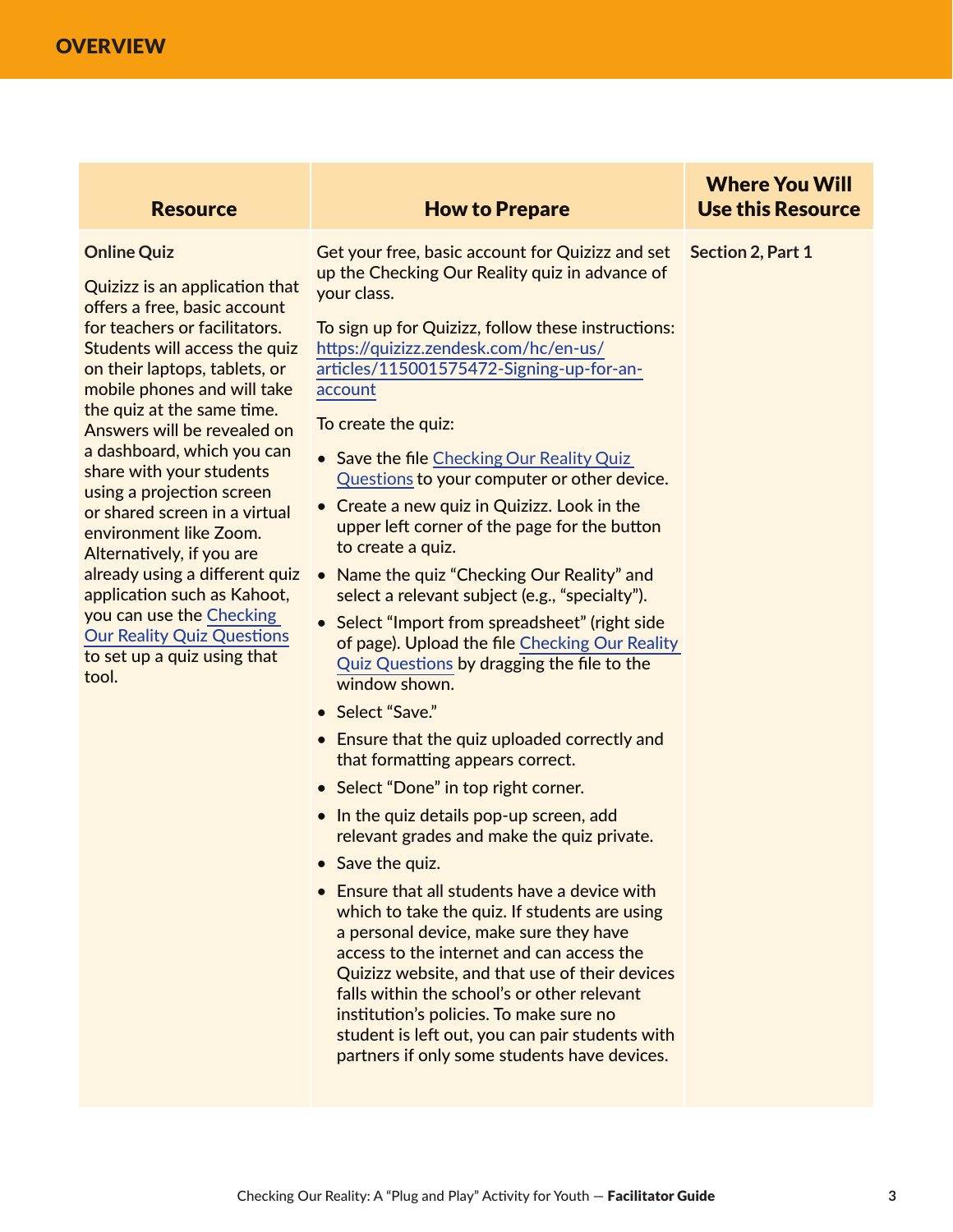**OVERVIEW** 

| <b>Resource</b>                                                                                                                                                             | <b>How to Prepare</b>                                                                                          | <b>Where You Will</b><br><b>Use this Resource</b> |
|-----------------------------------------------------------------------------------------------------------------------------------------------------------------------------|----------------------------------------------------------------------------------------------------------------|---------------------------------------------------|
| <b>Paper and Pencil Quiz</b><br>(alternative activity for<br>online quiz)                                                                                                   | Download and print the paper and pencil<br><b>Checking Our Reality Quiz. Print one per</b><br>student or team. | Section 2, Part 1                                 |
| If you are unable to use<br>Quizizz for this activity,<br>please use the paper and<br>pencil Checking Our Reality<br>Quiz.                                                  |                                                                                                                |                                                   |
| Chalkboard, whiteboard, flip<br>chart, or means to display<br>results of brainstorming<br>activity (e.g., shared Google<br>Doc, Google Sides, Zoom's<br>whiteboard feature) |                                                                                                                | <b>Section 2, Part 2</b><br>Section 3, Part 1     |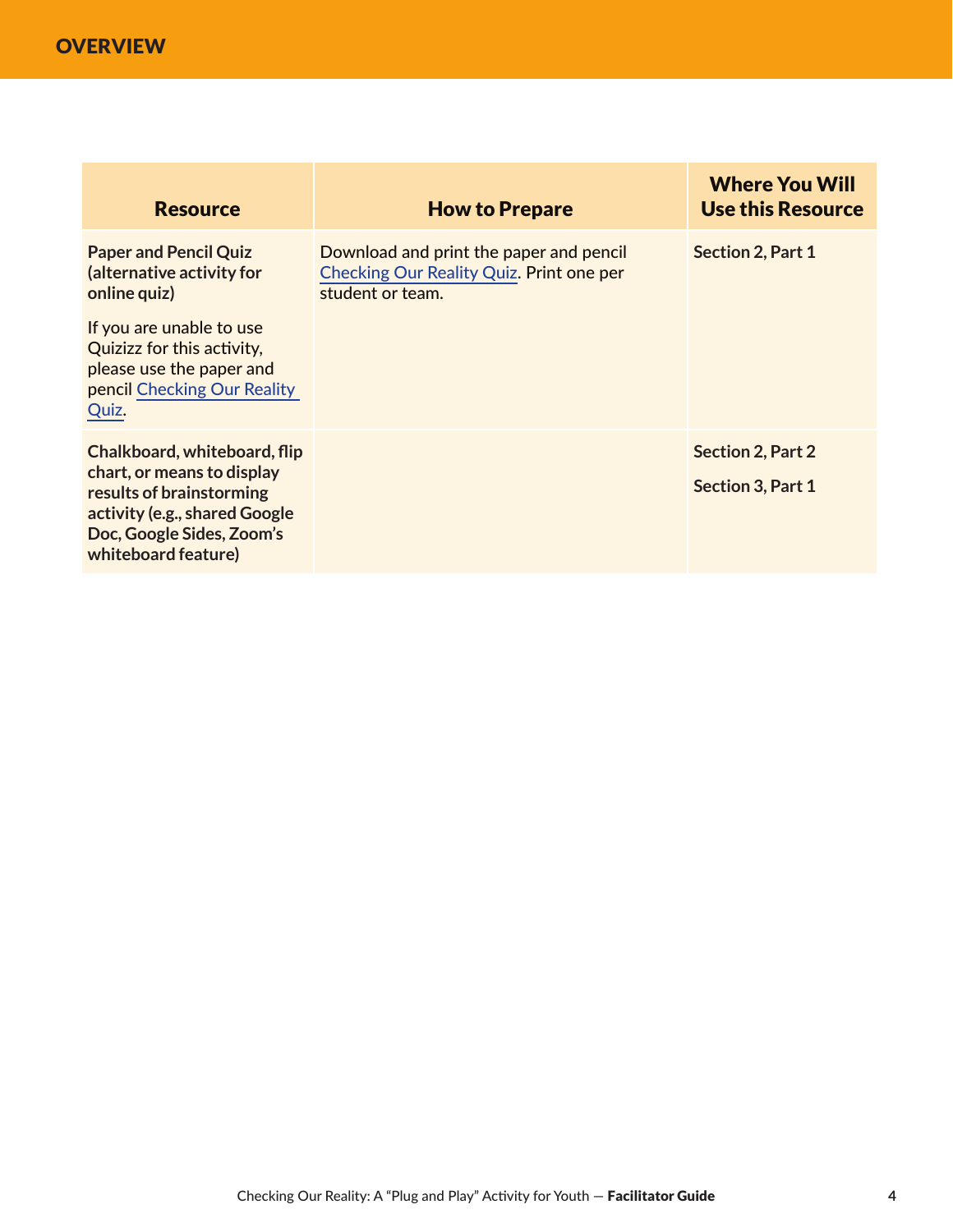**OVERVIEW** 

| <b>Resource</b>                                                                                                                                                                                                                                                                                                                                                                                                                                                                                                                                            | <b>How to Prepare</b>                                                                                                                                                                                                                                                                                                              | <b>Where You Will</b><br><b>Use this Resource</b> |
|------------------------------------------------------------------------------------------------------------------------------------------------------------------------------------------------------------------------------------------------------------------------------------------------------------------------------------------------------------------------------------------------------------------------------------------------------------------------------------------------------------------------------------------------------------|------------------------------------------------------------------------------------------------------------------------------------------------------------------------------------------------------------------------------------------------------------------------------------------------------------------------------------|---------------------------------------------------|
| Your students may already<br>have access to creative<br>applications through their<br>school or your organization<br>that will help them develop<br>their informational messages<br>about peer influence for<br>the activity in Section 3,<br>Part 2. At a minimum, they<br>should have either paper<br>and writing implements or<br>word processing software<br>such as Microsoft Word or<br><b>Google Docs. However, you</b><br>may want to consider the<br>following optional resources<br>for students to develop<br>messages about peer<br>influence: |                                                                                                                                                                                                                                                                                                                                    | <b>Section 3, Part 2</b>                          |
| 1. Flipgrid free account                                                                                                                                                                                                                                                                                                                                                                                                                                                                                                                                   | Get a free educator account with Flipgrid.<br>Students do not need their own accounts to<br>join. You will need to sign up, create a new<br>private group, and invite students to join via<br>student email, student username, or Google<br>Classroom. Students can record and submit<br>their own videos and add special effects. |                                                   |
| 2. Canva for Education free<br>account                                                                                                                                                                                                                                                                                                                                                                                                                                                                                                                     | Get a Canva for Education free account and<br>invite students to create social media posts,<br>posters, flyers, or other materials to get their<br>ideas across.                                                                                                                                                                   |                                                   |
| 3. Giphy collection of GIFs                                                                                                                                                                                                                                                                                                                                                                                                                                                                                                                                | Give students this link to Giphy so they can add<br>GIFs to their messages if desired.                                                                                                                                                                                                                                             |                                                   |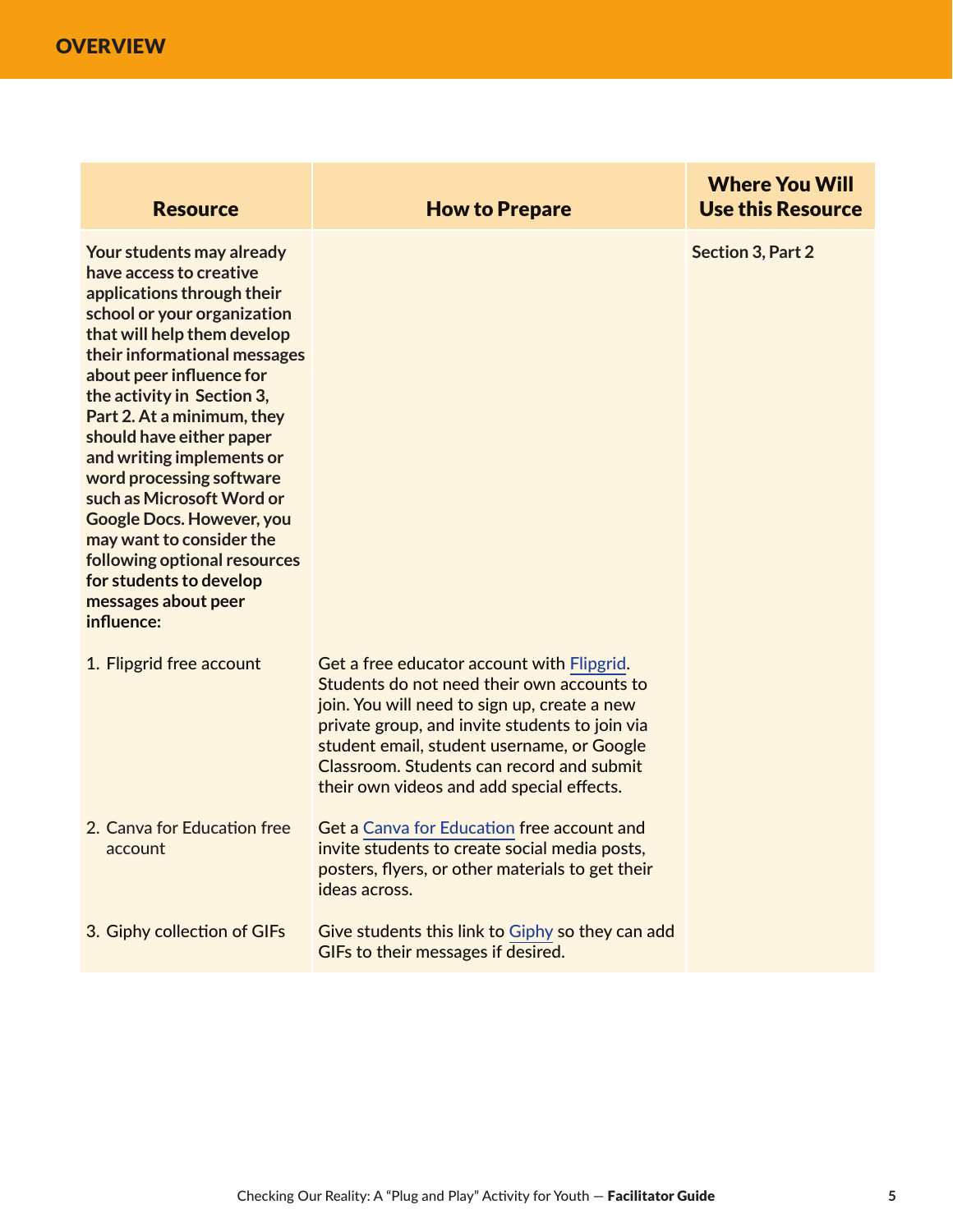# SECTION I Peer Pre SECTION 1 "Peer Pressure"—It's Not as Simple as It Seems (7 minutes)

### **OBJECTIVES**

- Youth will understand the difference between peer influence and peer pressure.
- Youth will understand that peer influence and the desire to follow norms can have a strong effect on people's behavior.

### KEY WORDS AND PHRASES

- Peer pressure
- Peer influence
- Norms

# MATERIALS

[Checking Our Reality Slide Deck](https://teenpregnancy.acf.hhs.gov/sites/default/files/resource-files/CheckingOurRealitySlideDeck.pptx)

### TECHNOLOGY/TOOLS

None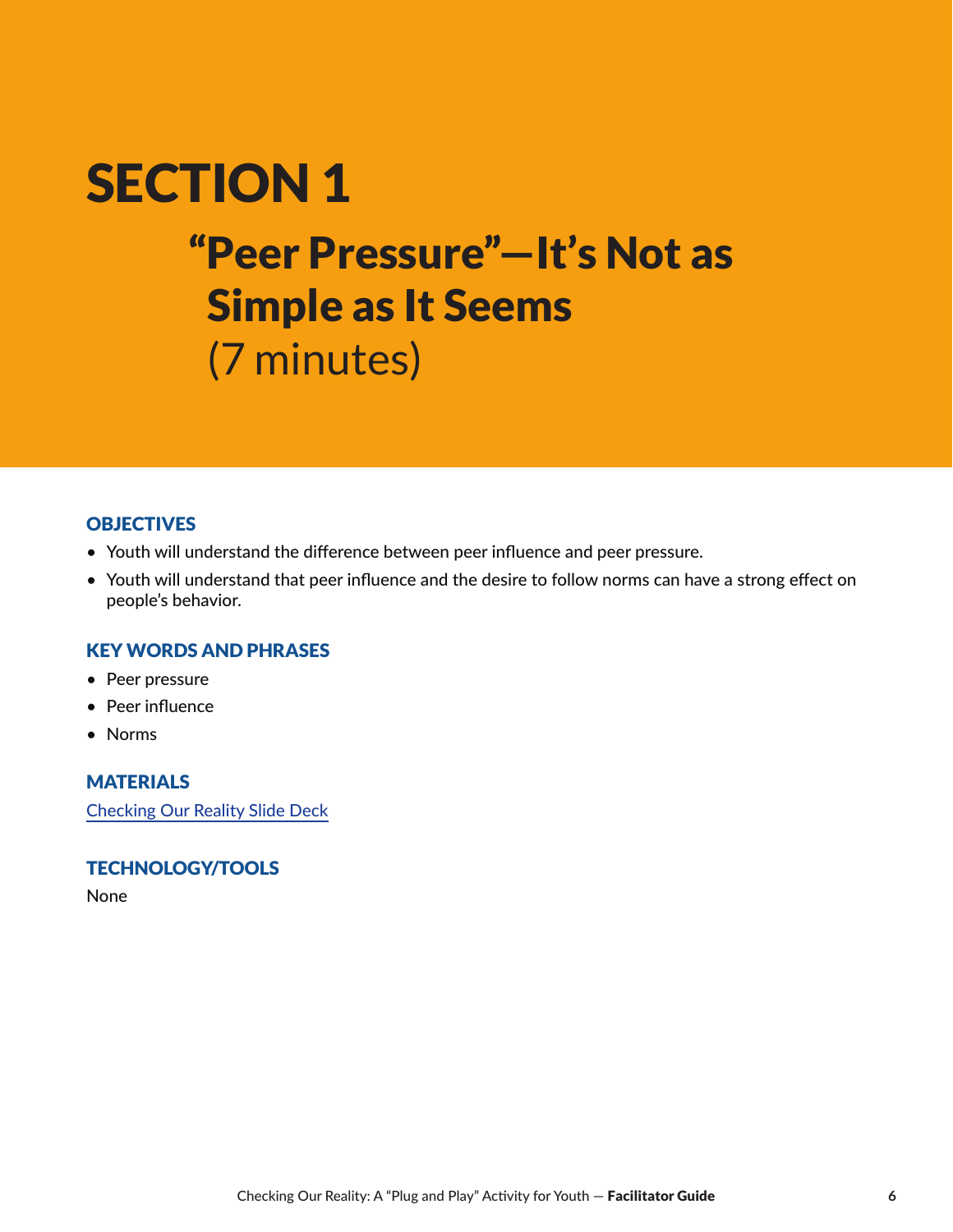#### 1. Introduce the lesson.

?

**SAY:** This lesson will inspire you to challenge your assumptions about what your peers are doing. You'll test your knowledge about what kinds of choices people are making about things that affect their health. Then you will work as a team to figure out how you can use what you've learned to make the best choices for yourselves.

By now, you've heard the term "peer pressure" MANY times over the course of your life; right? Often the term is used by adults to talk with you about resisting peer pressure from people your age who might encourage you to do things that could be harmful to you, like drinking alcohol or using drugs. But what does "peer pressure" really mean? Is it really that teens "pressure" other teens to do things that aren't good for them or is it something more subtle or indirect? For example, which of these scenarios do you think is more common?

#### 2. Show slide #1 in the Checking Our Realty Slide Deck (Peer Pressure vs. Peer Influence)





Summarize the student responses; they are likely to say that Scenario 2 is more common.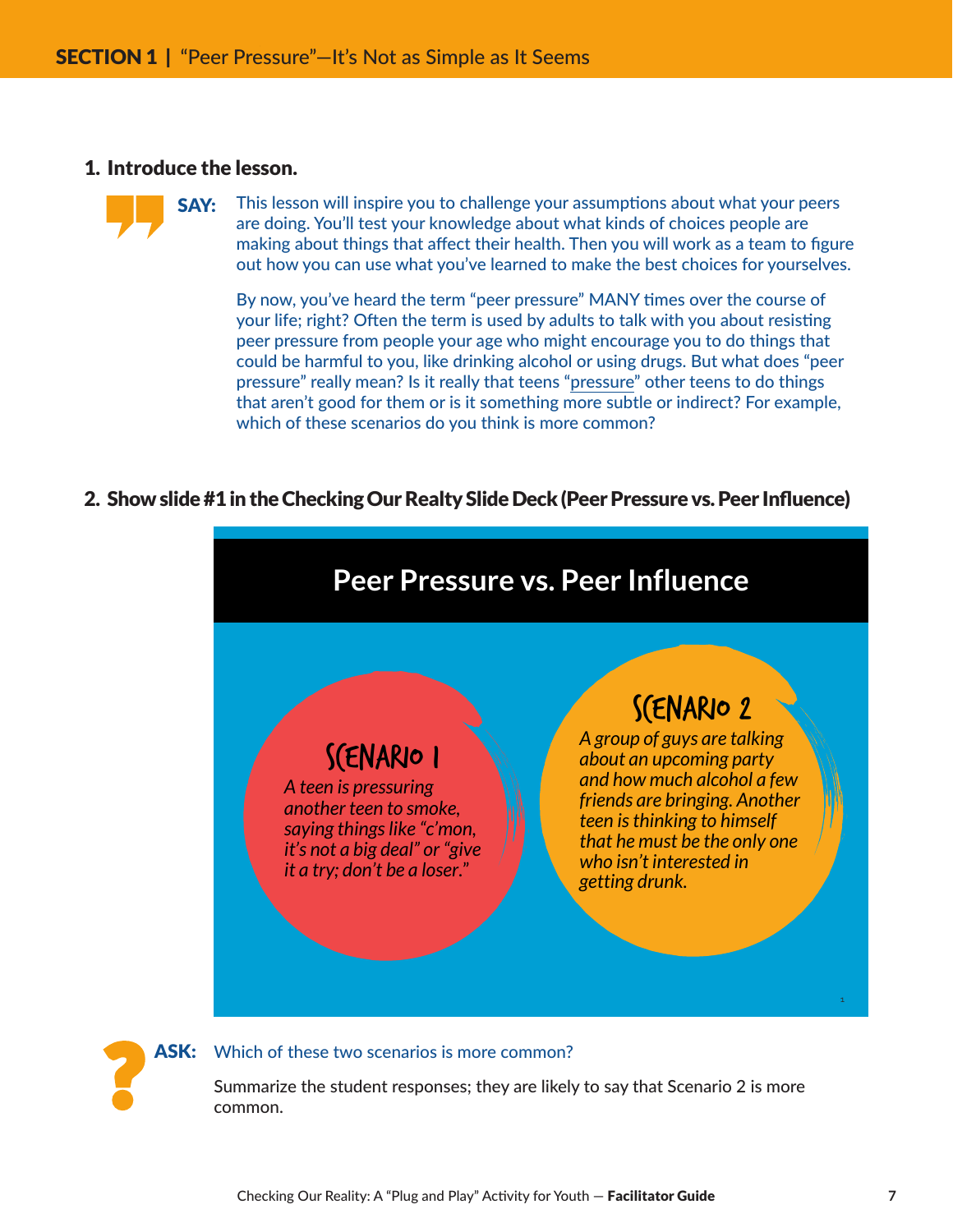ASK: If you heard someone say the phrases "peer pressure" and "peer influence," which of these two scenarios seems more like "peer pressure" and which one seems more like "peer influence?" Why?

Summarize the responses.

?

**SAY:** Although you hear the phrase "peer pressure" used all the time, "peer influence" is probably a better phrase to describe Scenario 2. "Peer influence" is when you do something because your friends are doing it or because you think your friends are doing it and you want to feel accepted by them, even if they aren't bugging you or even directly encouraging you to do it. You might feel pressure to do something, but nobody is actually directly pressuring you. Your perception of what they are doing could definitely have an influence on you though. Direct pressure, like in Scenario 1, happens sometimes, but, in reality, teens don't typically bug each other to do things like drinking, smoking, using drugs, or getting involved in other risky behaviors. In fact, friends are more likely to support each other's efforts to do well than directly pressure each other to do unhealthy things!

**SAY:** So, since direct peer pressure isn't that common, why do adults who care about you make such a big deal about "peer pressure"? Well, let's talk more about peer influence and how our perception of what others think and do plays a role in what we all do.

#### 3. Introduce the concept of social norms.



ASK: Can you think of any expressions you say or clothing you wear in some situations but not in others? Can you share some examples?

Give students a chance to respond and summarize if needed.

#### FACILITATOR TIP

Potential examples include a sports event, school, a wedding, a party, a date.



ASK: Why do you think you act differently in each of these different situations?

Give students a chance to respond and summarize if needed.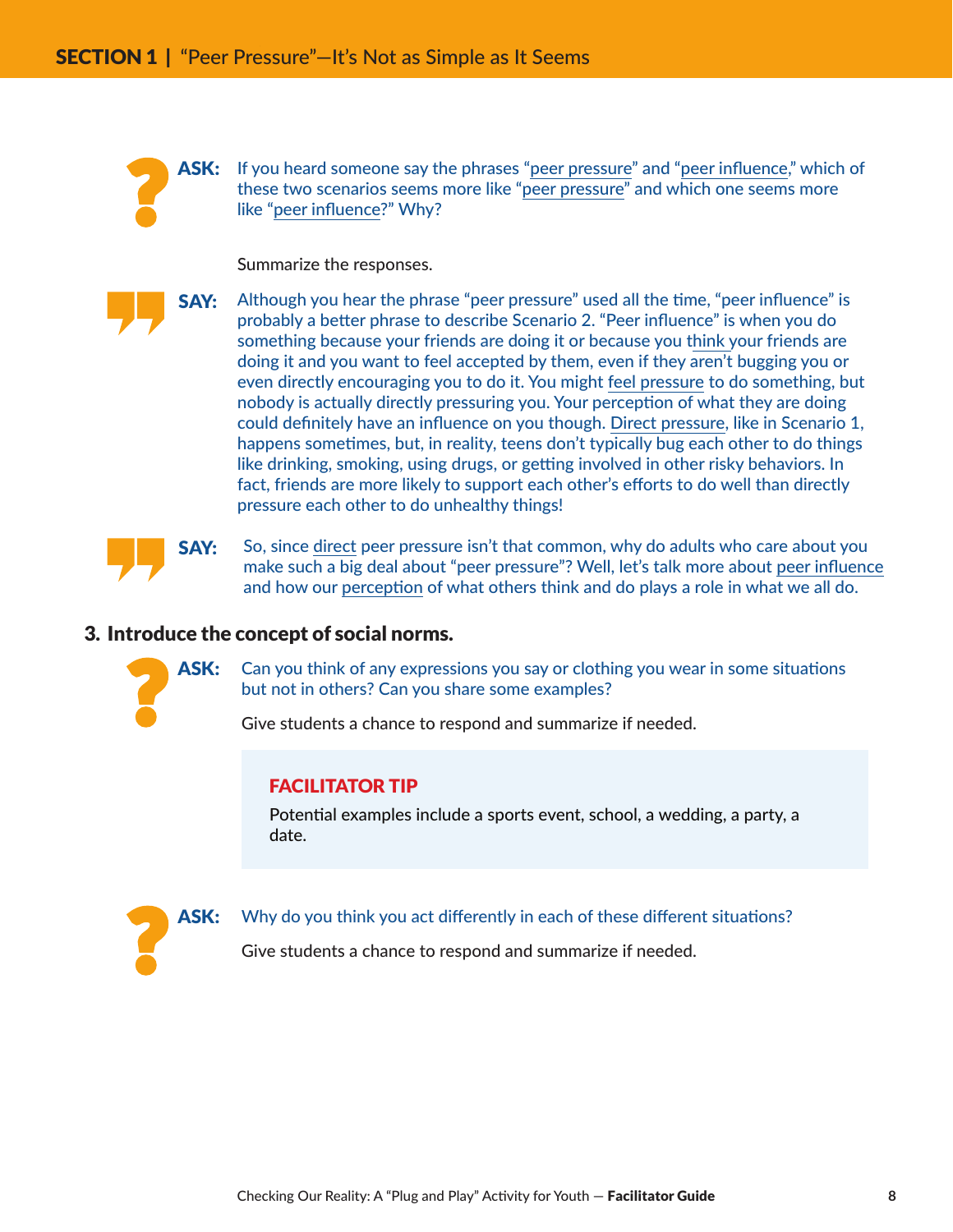

**SAY:** It's human nature to look at what others around us are doing and behave similarly so we fit in with the people who share our culture and expectations of how people should act. Try to think of some examples of behaviors that you do at school to fit in with general expectations. Some examples might be saying "hello" when others greet you or waiting in line at the cafeteria. Most likely, these are things we do because it's what we assume is the norm for how people act. Norms are the unwritten rules of behavior that are considered acceptable in a particular group or society.



**ASK:** How might someone feel if they act in ways that totally ignore these norms? For example, what if someone walked into the cafeteria and started getting their food and then realized they just skipped dozens of people waiting in line? How do you think they would feel?

#### FACILITATOR TIP

If students don't mention it, say that people often get embarrassed or uncomfortable when they realize that they accidentally broke an accepted norm of their group.



ASK: Are there any items teens think they must have to fit in with their peers?

### FACILITATOR TIP

If students don't mention them, bring up items like cell phones, social media accounts, and popular brands of clothing or shoes.



**ASK:** Why do many teens feel like they need to have these things to fit in?



**SAY:** People of all ages will pay attention to what members of their social group do and then do the same things to fit in. When they're with a different social group, they may change their behaviors to be like members of that group. The key point is that we feel different kinds of pressure from our different social groups to act in certain ways. Sometimes it's direct pressure, like if a friend hands you a drink at a party or if they say they don't want you to come with them to a party if you're not planning to drink. More often, though, it isn't that obvious. It can be as simple as assuming everyone else is doing something and feeling like you won't fit in if you don't do it too.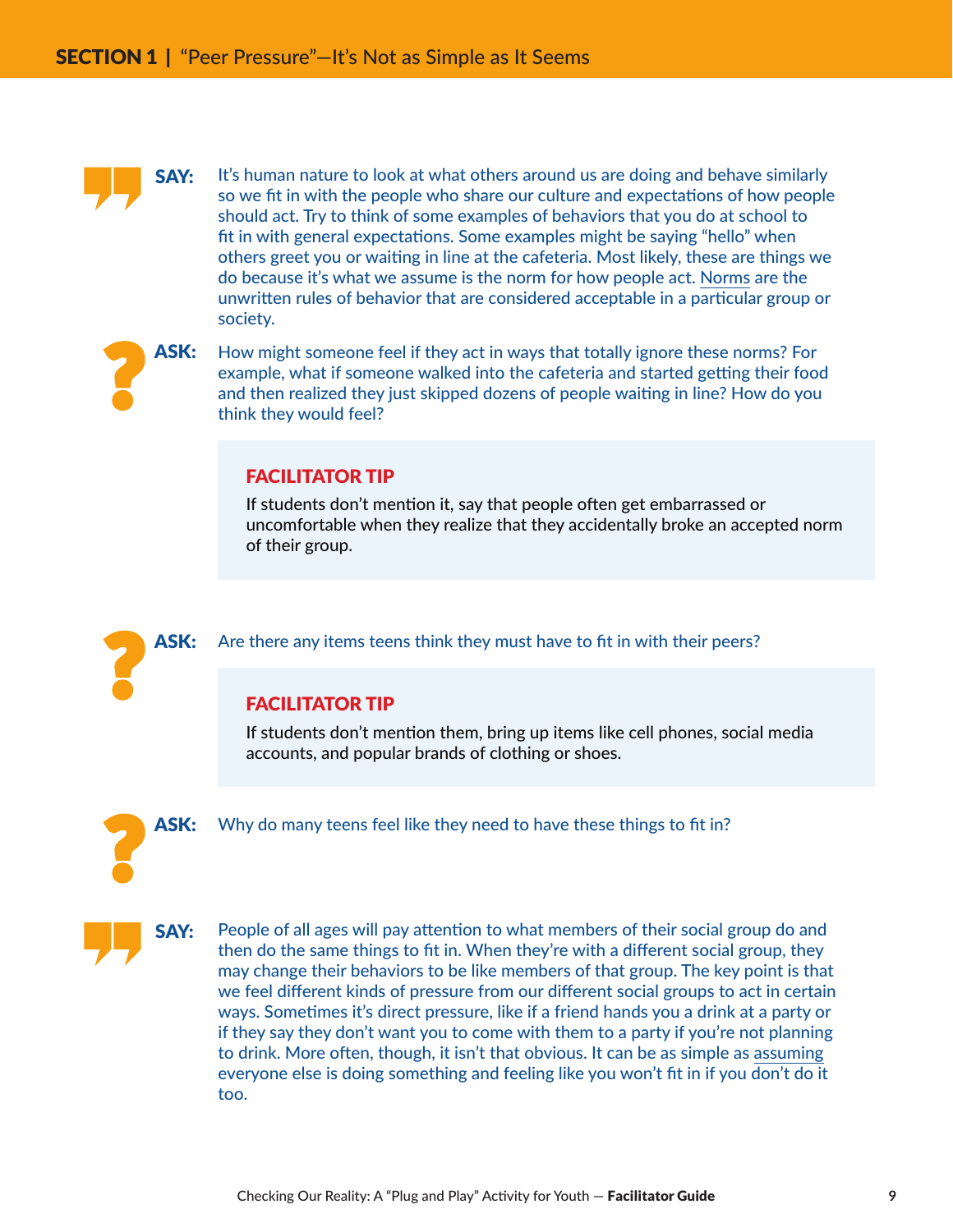### 4. Wrap up section 1 and transition to section 2.



SAY: Of course, it's important to think for yourself when it comes to decisions that affect your health and future, regardless of what others are doing, but what happens when we're wrong about the norms for our social groups? It means we're being influenced by norms that aren't even real!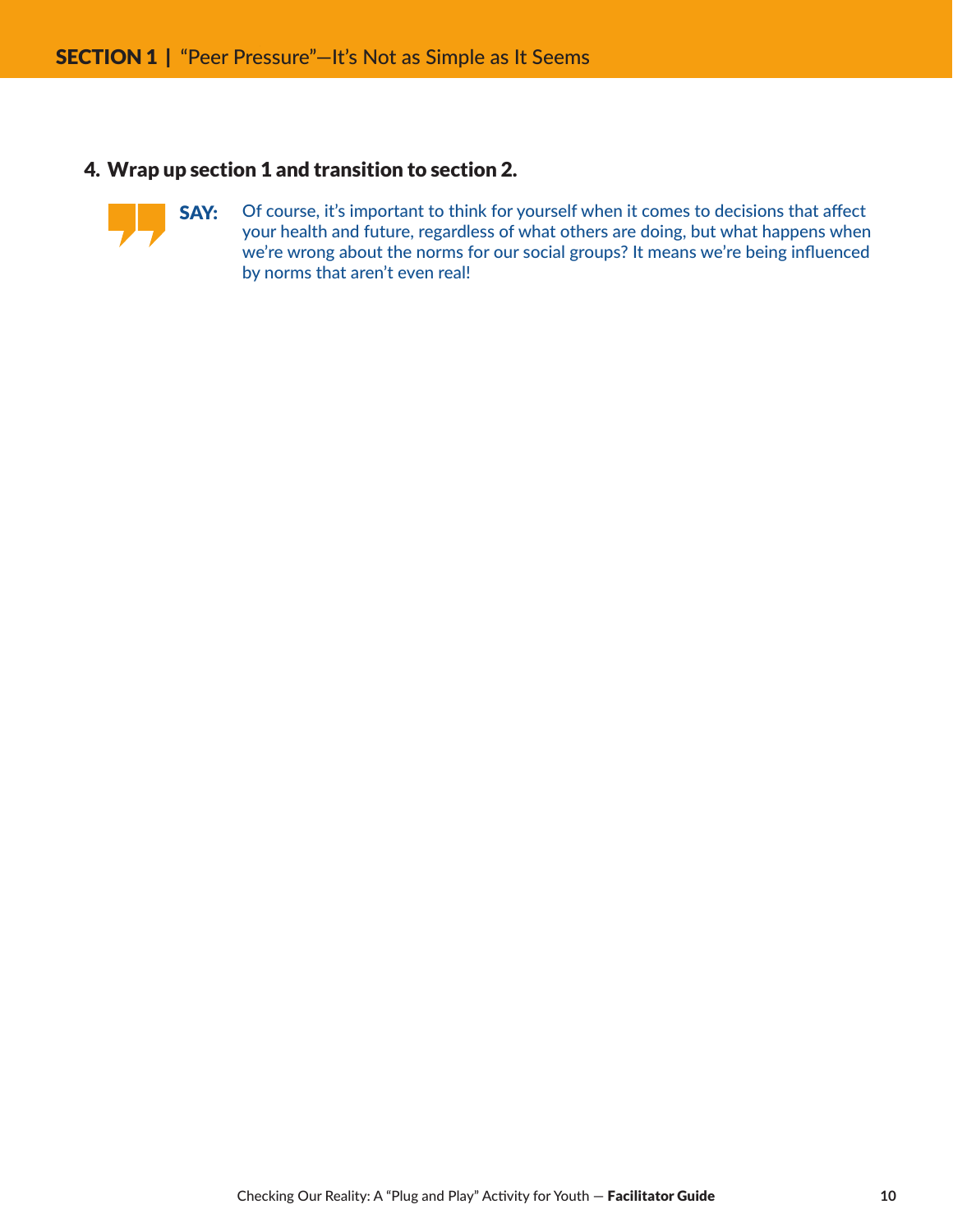# SECTION 2 "Everyone's Doing It." But Are They Really?

# **OBJECTIVES**

- Youth's perceptions of peer norms will become more accurate as they are exposed to accurate information about peer engagement in common risk behaviors.
- Youth will become aware of their tendency to overestimate peer engagement in risk behaviors.

#### KEY WORDS AND PHRASES

- Norms
- Assumptions
- Exaggeration

### **MATERIALS**

- [Checking Our Reality Slide Deck](https://teenpregnancy.acf.hhs.gov/sites/default/files/resource-files/CheckingOurRealitySlideDeck.pptx)
- [Checking Our Reality Quiz Questions](https://teenpregnancy.acf.hhs.gov/sites/default/files/resource-files/CheckingOurRealityQuizQuestions.xlsx) (for the online version of the quiz) — or [Checking Our Reality Quiz](https://teenpregnancy.acf.hhs.gov/sites/default/files/resource-files/CheckingOurRealityQuiz.pdf) (paper and pencil version)

### TECHNOLOGY/TOOLS

- Projector, laptop, or tablet device
- Students' school or personal laptops, tablets, or mobile phones (optional)
- Quizizz account: If you choose to conduct an online quiz that students can take using their laptops, tablets, or mobile phones, see Before You Start on page 2 for instructions on signing up for a free Quizizz account and setting up the online quiz.
- Chalkboard, whiteboard, flip chart, or means to display results of brainstorming activity (e.g., shared Google Doc, Google Sides, Zoom's whiteboard feature)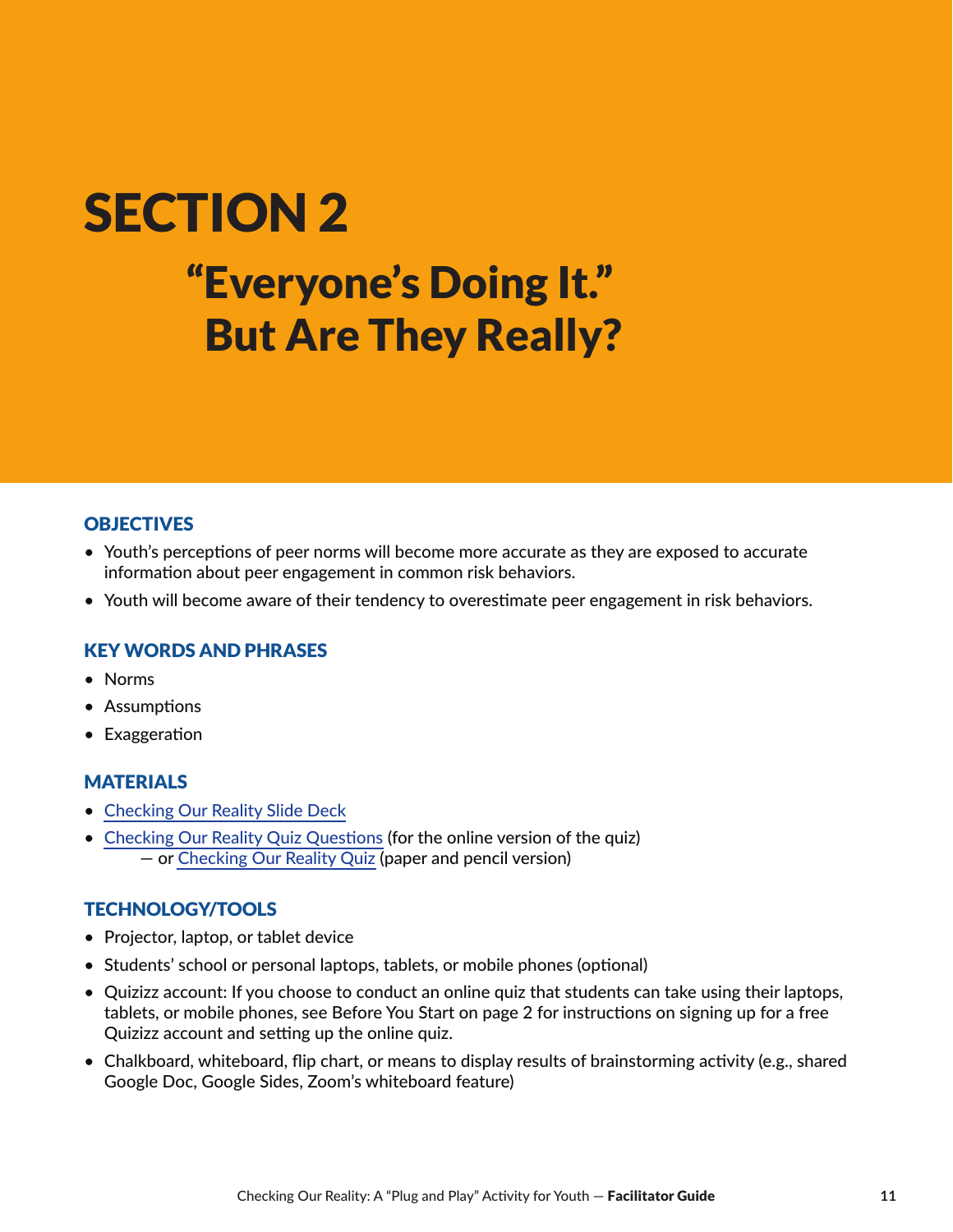# 1. Introduce the Checking Our Reality Quiz



SAY: Let's find out what your peers are really doing. We will have a competition to test your knowledge! When it comes to peer influence, let's focus on the things that could get you in trouble or get in the way of having the future you want. What are some of those things?

### FACILITATOR TIP

If students don't mention these items, briefly bring up examples such as inappropriate language at school or at home; staying out late on a school night; playing video games with friends instead of doing homework; skipping class.

If students don't bring up alcohol use; smoking or vaping; drug use; or sex, say:

"Choosing to take unhealthy risks when it comes to smoking or vaping; alcohol use; using marijuana or other drugs; or having sex could lead to serious negative consequences."



**SAY:** You'll each take an online quiz to guess how many high school students currently are choosing to take unhealthy risks. Then we'll compare your answers to what high schoolers themselves said in a recent national survey. [Optional: There will be a prize for the person or team with the most accurate guesses.]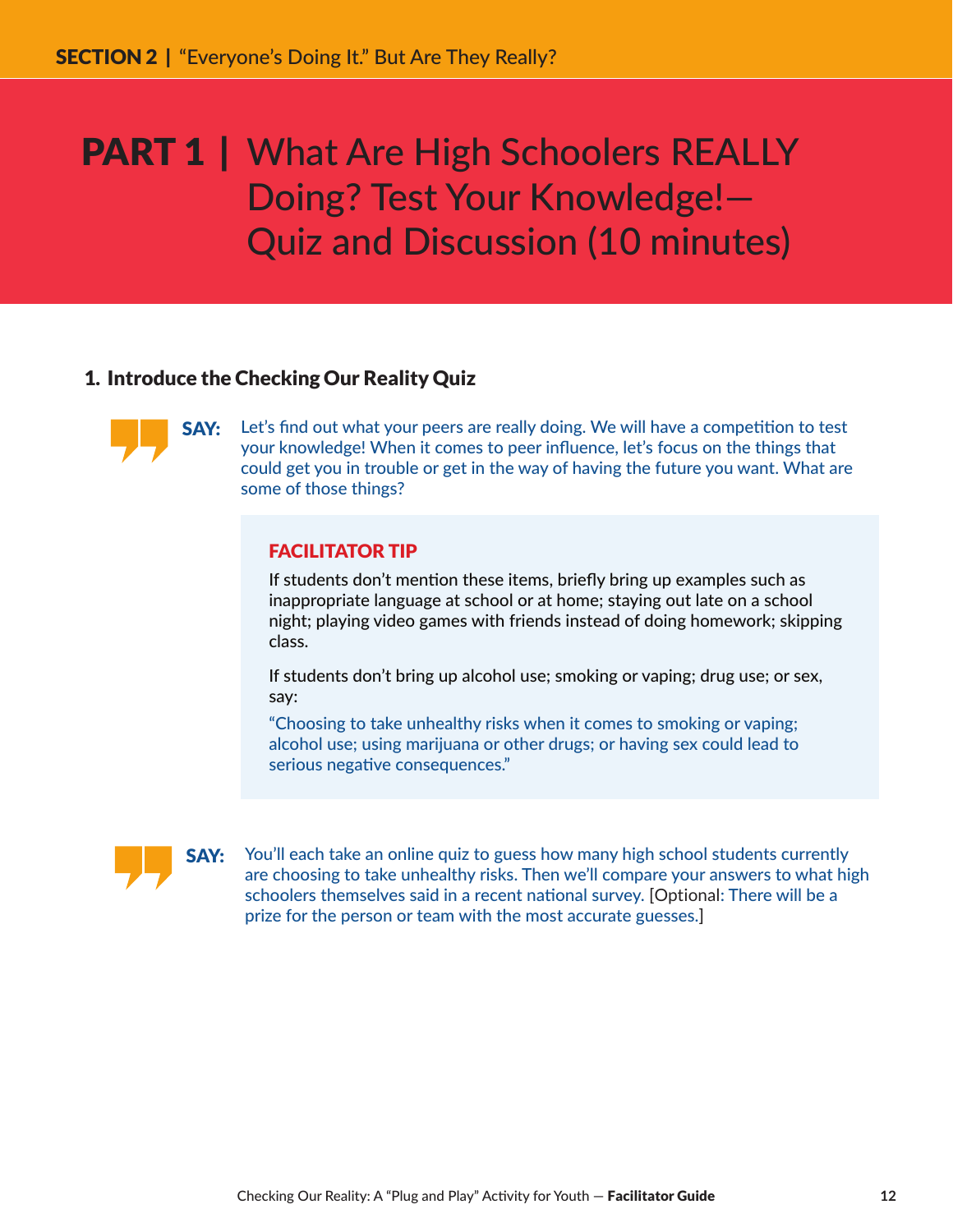### 2. Administer the quiz.

#### Option 1: Online Quiz

You already should have signed up for Quizizz and set up the Checking Our Reality quiz using the [Checking Our Reality Quiz Questions](https://teenpregnancy.acf.hhs.gov/sites/default/files/resource-files/CheckingOurRealityQuizQuestions.xlsx) before starting this lesson. Or, you should have set up a quiz using the [Checking Our Reality Quiz Questions](https://teenpregnancy.acf.hhs.gov/sites/default/files/resource-files/CheckingOurRealityQuizQuestions.xlsx) in a quiz application you are already familiar with. See instructions in Before You Start on page 2. To run the Quizizz quiz, follow these instructions:

- Visit [Quizizz.com.](https://quizizz.com/)
- Log in.
- Select "My Library."
- Select the "Checking Our Reality" quiz.
- Select "Start a live quiz."
- Select "Classic" game mode.
- Select "Continue."
- Turn off "show answers during activity."
- Click "or share via" to copy the website link and share with students via chat or email or have students type in "joinmyquiz.com" and enter the join code shown on your screen for the quiz.
- Ask students for verbal confirmation that they all have entered (you can also see the participants on your screen).
- Select "Start."

Look at the on-screen scores and announce the winning individual(s) or team(s) with the most correct responses. The class's accuracy will be shown.

*Optional: Provide awards to the individual(s) or team(s) with the highest percentage of correct answers (note: there may be ties).*

#### Option 2: Paper and Pencil Quiz

Hand out printed copies of the [Checking Our Reality Quiz.](https://teenpregnancy.acf.hhs.gov/sites/default/files/resource-files/CheckingOurRealityQuiz.pdf) Students can work on their own or in teams. Have students turn in their quizzes when they are finished. Use the answer key to determine how many answers each student or team answered correctly and announce the winning individual(s) or team(s) with the most correct responses.

*Optional: Provide awards to the individual(s) or team(s) with the highest percentage of correct answers (note: there may be ties).*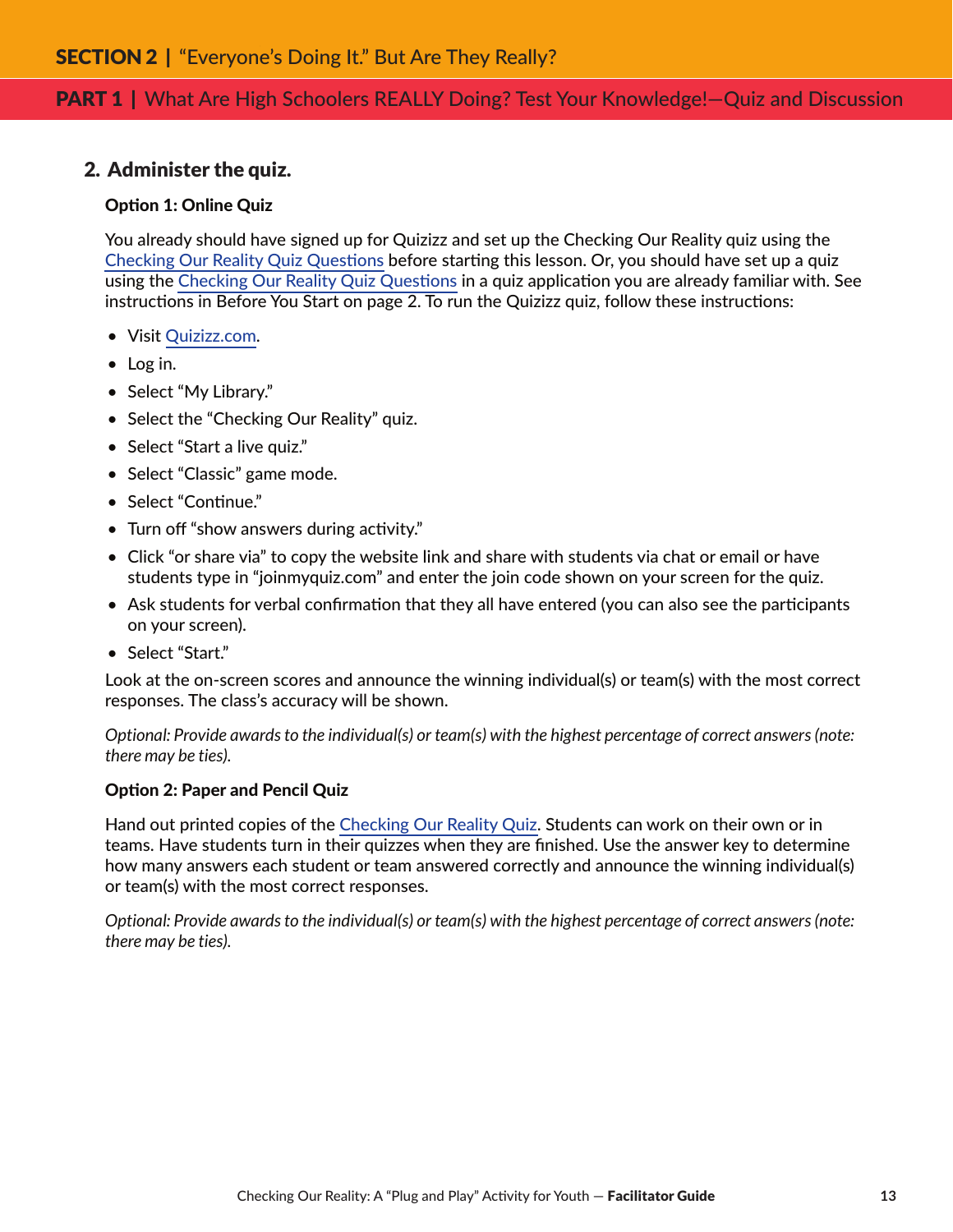# 3. At the end of the quiz, using the answer key and script provided, reveal the correct answer for each question and announce the proportion of students that answered correctly.

Adapt what you say to the results. For example, you might either say, "Looks like most people got this right!..." or "Looks like most people thought this behavior is a lot more common …"

# Checking Our Reality Answer Key and Script for Reviewing Quiz Results with Students

# **CURRENT ALCOHOL USE**

**Yeah, the legal drinking age is 21 . But most high school students drink, right?**

- A. Everyone drinks; like 10 out of 10
- **B.** Probably like 7 out of 10 drink
- C. *Correct answer:* Most high school students don't drink; maybe just 3 out of 10 do

SAY: Most high school students don't currently drink! That's according to a recent national Centers for Disease Control and Prevention (CDC) survey, which found that only 3 out of 10 high school students are current drinkers. Alcohol use can lead to tough situations, like school problems, violence, and trouble with the law.

*Source: Youth Risk Behavior Surveillance — United States, 2019 (CDC, 2020), 29.2% of students had had at least one drink of alcohol on at least 1 day during the 30 days before the survey (i.e., current alcohol use).*

# 2 CURRENT SEXUAL ACTIVITY

**How many high school students are currently having sex?**

- A. Most; like 9 out of 10
- **B.** About half; or 5 out of 10
- C. *Correct answer:* Not very many; maybe 3 out of 10

**SAY:** Fewer than 3 out of 10 high school students are currently sexually active, according to a recent national CDC survey. Having sex can be risky because it can lead to getting HIV or other sexually transmitted infections or being involved in a pregnancy.

*Source: Youth Risk Behavior Surveillance — United States, 2019 (CDC, 2020), 27.4% of students had had sexual intercourse with at least one person during the 3 months before the survey (i.e., currently sexually active).*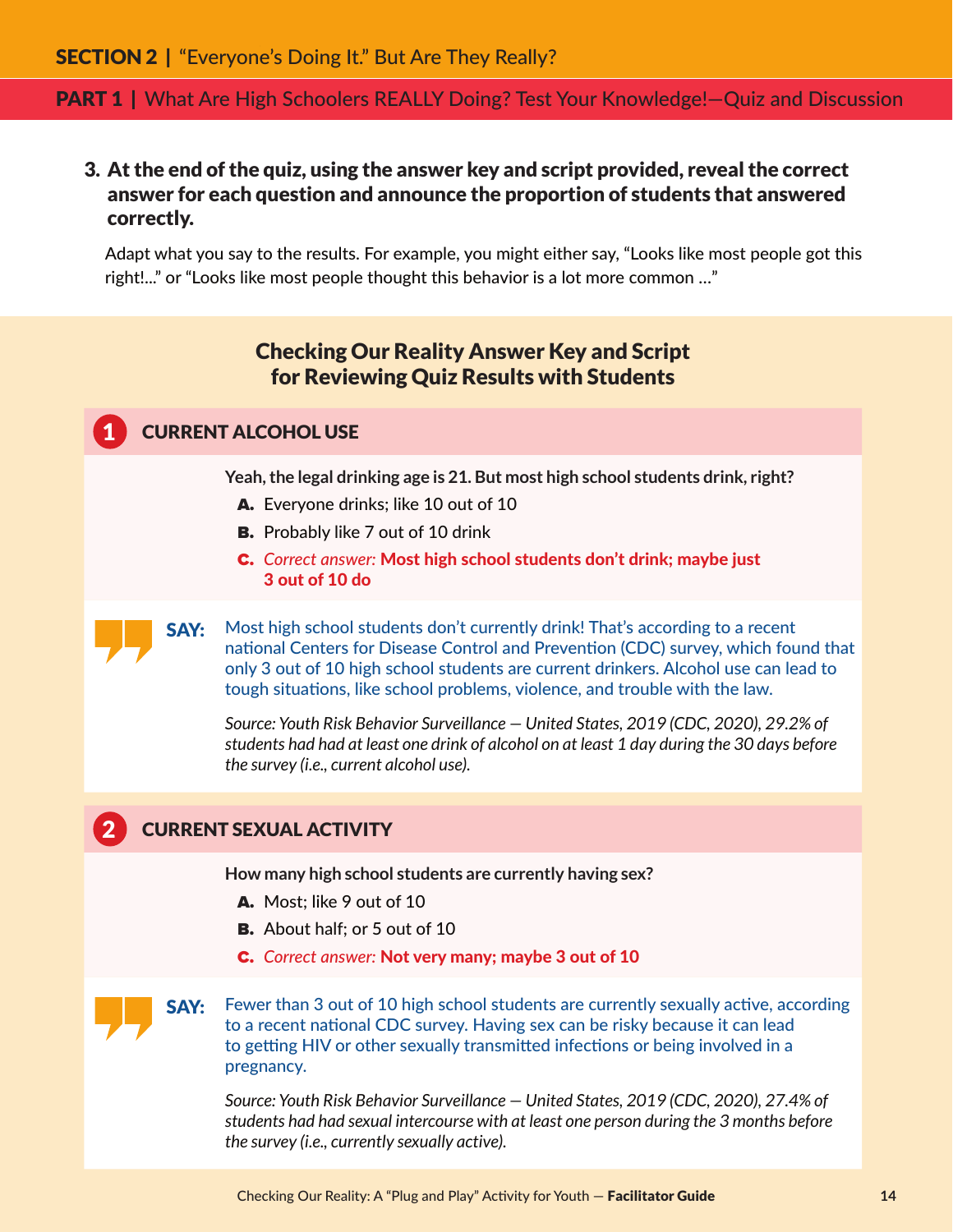### 3 CURRENT CIGARETTE USE

**Are cigarettes cool?**

- A. Not really; 3 out of 10 high schoolers smoke
- B. *Correct answer:* Nope; only like 1 out of 10 high schoolers smoke
- C. Sort of; about half of high schoolers smoke

SAY: Fewer than 1 out of 10 high school students are current smokers, according to a recent national CDC survey. Most don't use dip or cigars, either. We all know that smoking causes cancer, but it also makes you smell bad and turns your teeth yellow. Nicotine in cigarette smoke also affects brain function and memory.

*Source: Youth Risk Behavior Surveillance — United States, 2019 (CDC, 2020), 6% of students had smoked cigarettes on at least 1 day during the 30 days before the survey (i.e., current cigarette use).*

### **CURRENT VAPE USE**

**How about vapes or e-cigarettes? How many high schoolers vape?**

- A. Hardly any; a little more than 1 out of 10
- B. *Correct answer:* A few; like 3 out of 10
- C. Most of them; around 7 out of 10

**SAY:** Only about a third of high school students currently use electronic vapor products like vapes or e-cigarettes, according to a recent national CDC survey. Although vapes seem safer than cigarettes, research shows that the vapor you inhale can contain high levels of toxic metals that can damage your body. Vaping also exposes your brain to nicotine, which can affect brain function and memory and lead to nicotine addiction and make it more likely you'll become a smoker.

*Source: Youth Risk Behavior Surveillance — United States, 2019 (CDC, 2020), 32.7% of students had used an electronic vapor product on at least 1 day during the 30 days before the survey (i.e., current electronic vapor use).*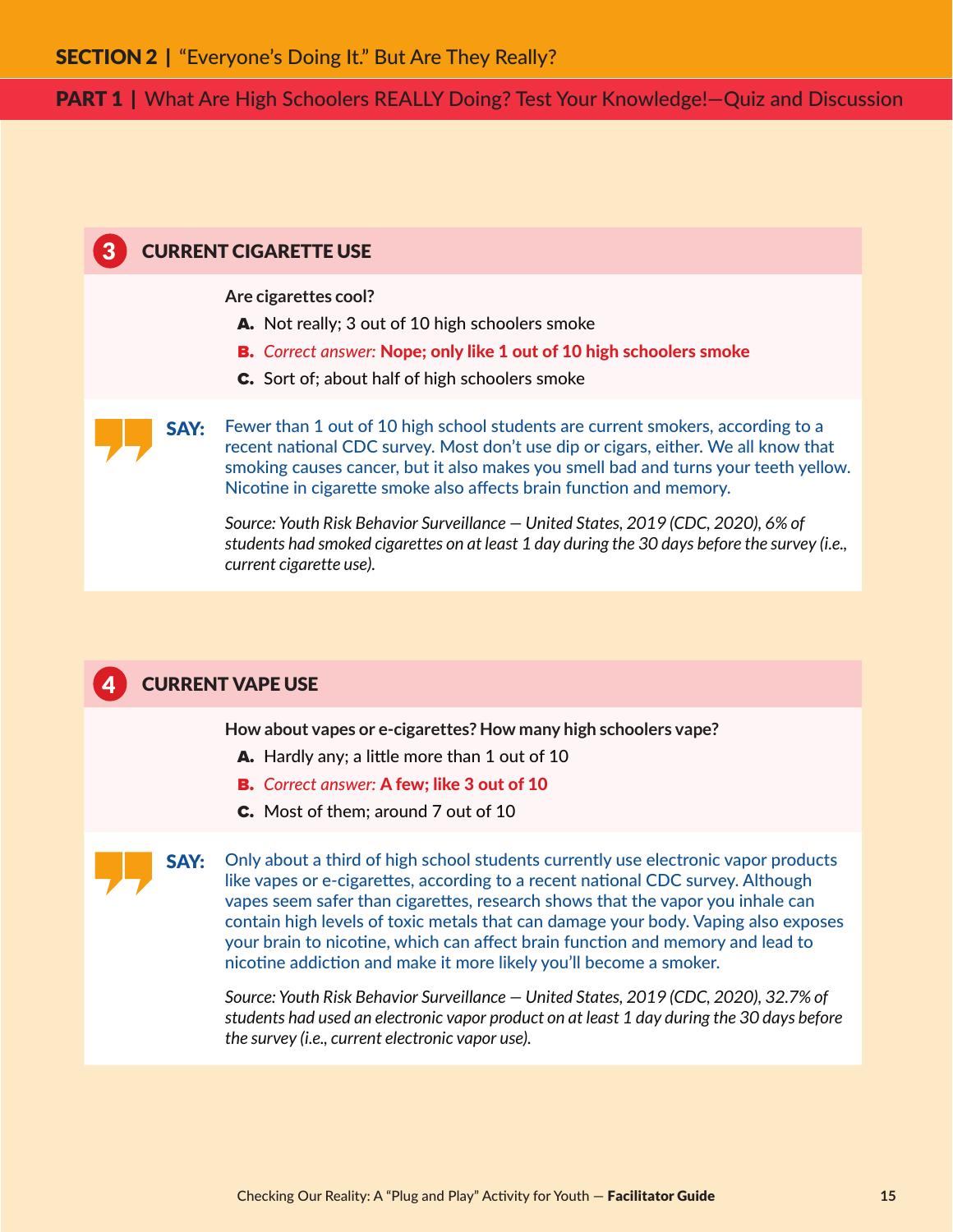# 5 CURRENT MARIJUANA USE

**Okay, what about marijuana?**

- A. *Correct answer:* 2 out of 10 high school students smoke marijuana; not many
- **B.** 8 out of 10 high school students smoke marijuana; almost everyone
- C. 6 out of 10 high school students smoke marijuana; a little over half

**SAY:** Only 2 out of 10 students currently smoke marijuana, according to a recent national CDC survey. Marijuana can seriously hurt your coordination and thinking. Marijuana, alcohol, and other drugs can also lead to choices that could put you at risk for a sexually transmitted infection or a pregnancy.

*Source: Youth Risk Behavior Surveillance — United States, 2019 (CDC, 2020), 21.7% of students had used marijuana (also called grass, pot, or weed) one or more times during the 30 days before the survey (i.e., current marijuana use).*

# **6 PRESCRIPTION DRUG USE**

**How many high school students have taken a prescription pain medicine without a doctor's prescription or differently than a doctor told them to use it?**

- A. About 3 out of 10
- B. *Correct answer:* About 1 out of 10
- C. About half of high school students; 5 out of 10

SAY: Just a little more than 1 out of 10 high school students have ever taken a prescription pain medicine without a doctor's prescription or differently than a doctor told them to use it, according to a recent national CDC survey. Prescription pain medications are hard to quit taking, and too many can kill you.

*Source: Youth Risk Behavior Surveillance — United States, 2019 (CDC, 2020), 14.3% of high school students have taken a prescription pain medicine without a doctor's prescription or differently than a doctor told them to use it.*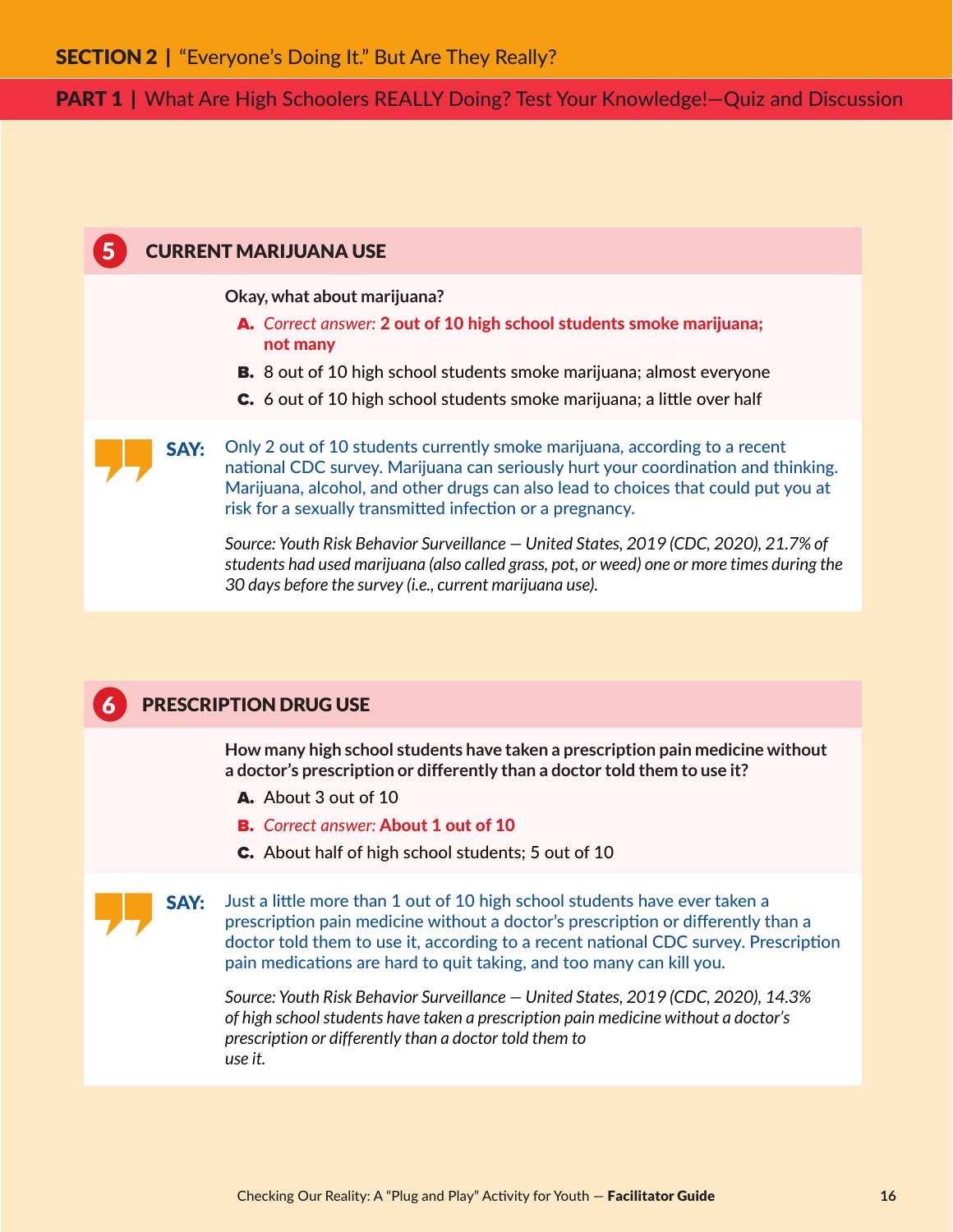



**SAY:** You were probably surprised by some of the high schoolers' answers to these questions. But these answers are based on recent confidential surveys of high schoolers all over the country. There is nothing to suggest that teens are lying on these types of surveys. In fact, teens have given similar answers on a variety of surveys, so it's unlikely they are lying. When we actually look at the facts, we find that most high schoolers don't drink, have sex, or use drugs. Next, you'll get into teams to see if you can figure out why people often exaggerate how much their peers participate in risky behaviors. And then you'll come up with ways you and your peers can keep from getting fooled.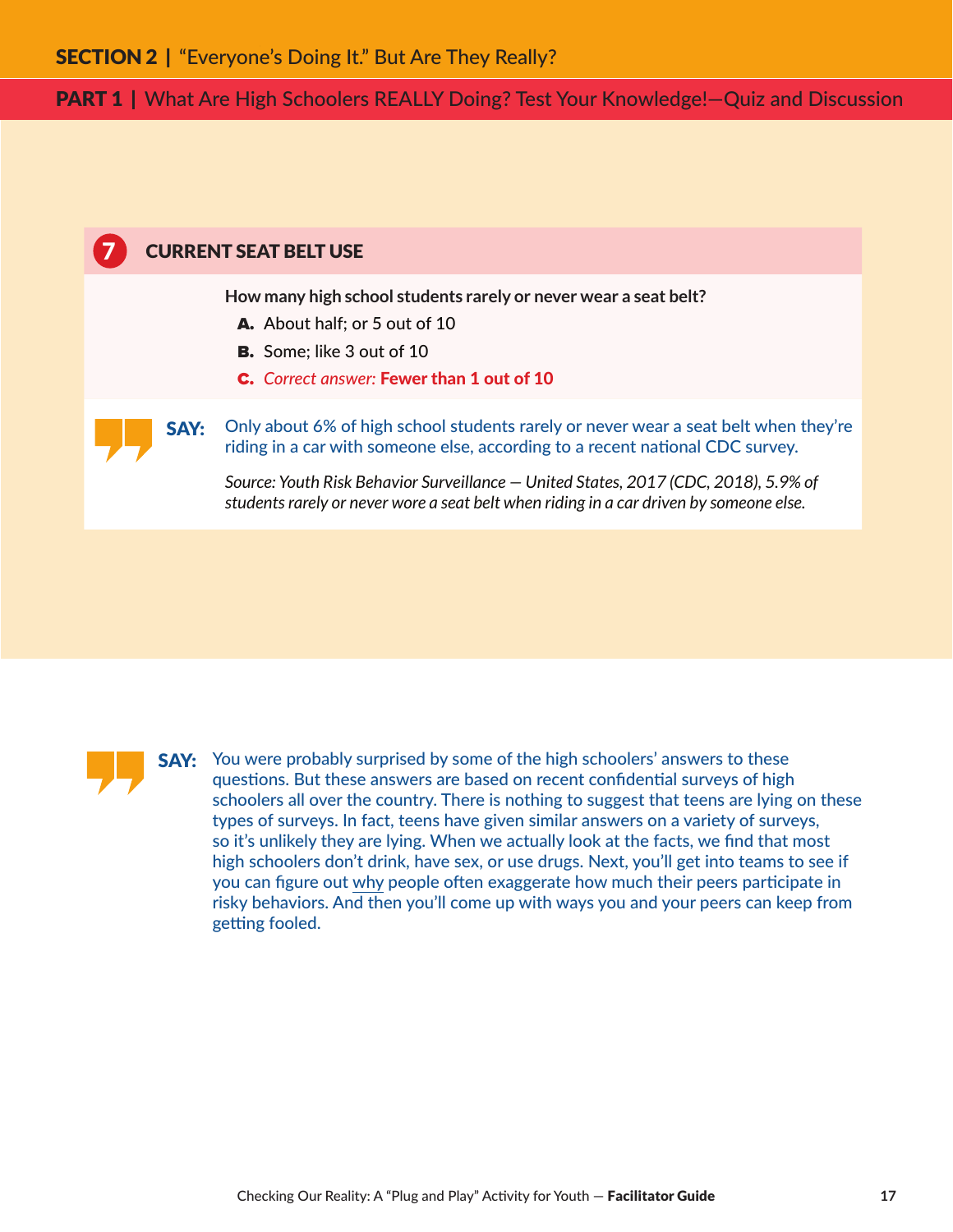# PART 2 | Why Do We Exaggerate?-Brainstorming in Teams (8 minutes)

**SAY:** A lot of research has been done with teens showing that they often think their peers smoke, drink, have sex, or take other unhealthy risks a lot more than their peers actually do these things. Also, researchers have learned that when teens have, an exaggerated idea of how many of their peers are taking unhealthy risks, they are more likely to take those risks, especially if they think popular peers are doing it.

You can see that it's a problem if people are tricking themselves into making unhealthy choices that could get in the way of reaching their own goals, based on an exaggerated idea of what peers are doing. The question is… how do we solve this problem? The first step is figuring out why it is happening. I'm going to put you into teams to see if you can use what you know about what goes on in your own social groups to figure out why this happens. Then we'll use your ideas to come up with strategies for how to fix the problem.

1. Break the class into groups of 4-5 students (in-person groups or virtual breakout sessions). Show Slide #2 from the Checking Our Reality Slide Deck (Why Do We Exaggerate?).

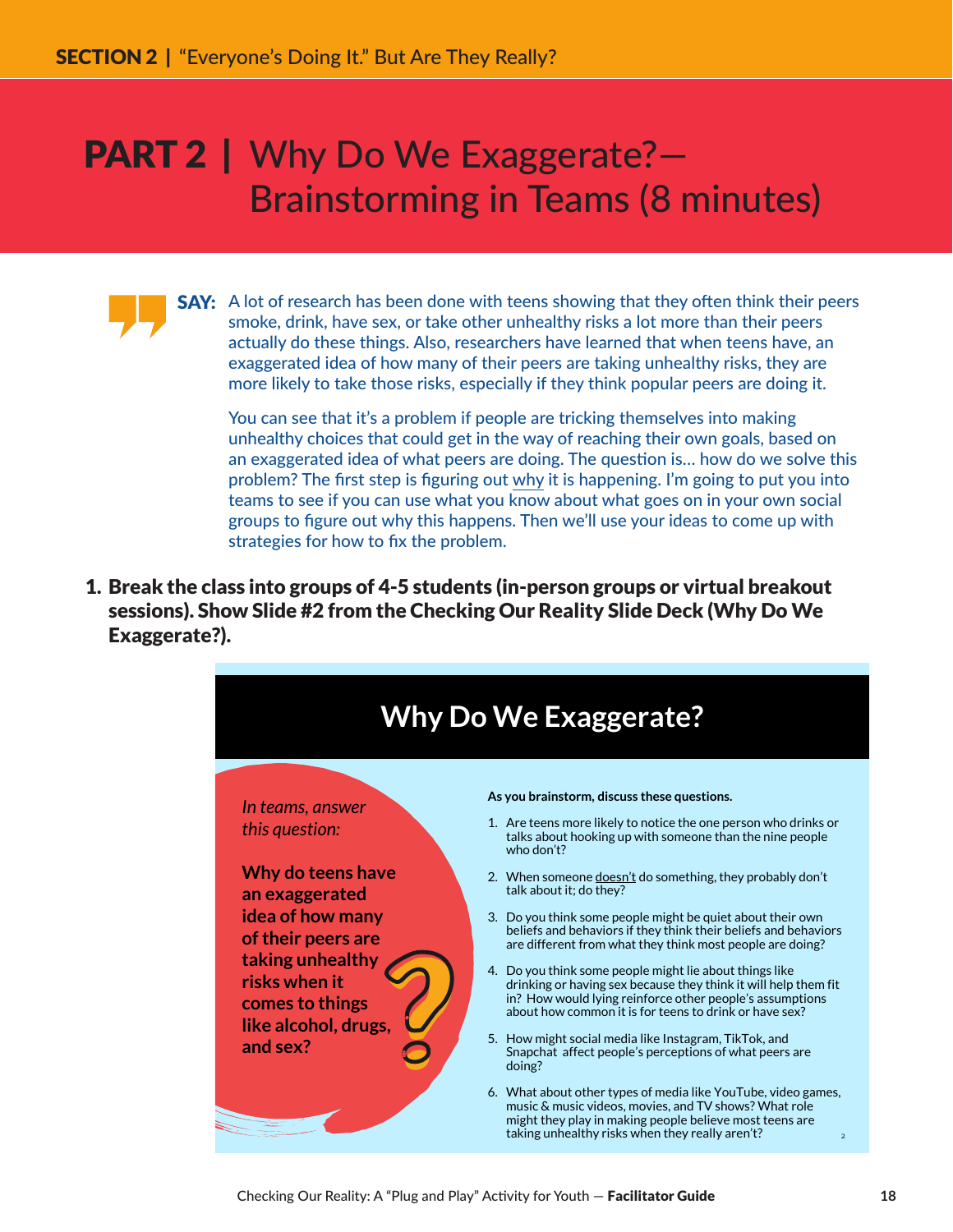#### **PART 2** | Why Do We Exaggerate?—Brainstorming in Teams



2. Bring the small groups together and ask each group to share their ideas. Summarize common themes on the chalkboard, whiteboard, flip chart paper, or virtual whiteboard or ask a student volunteer to do it.

#### FACILITATOR TIP

It is best if students come up with ideas on their own, but here are some things you can say if they don't.

- "Risky behavior stands out. When a few people talk or brag about taking unhealthy risks like hooking up or getting drunk at a party, it gets attention. But many more people don't take unhealthy risks. They just don't go around talking about what they aren't doing, so it doesn't get the same kind of attention. For example, how many of you have heard someone talk about how sober they were last night?"
- "When people post on social media, they often are trying to create an image that makes them look popular and shows that they are having a good time with others. Just one post showing an unhealthy risk like getting drunk at a party might get viewed by a lot of people who end up feeling like they're missing out if they're not doing it too."
- "Once people get the idea that a certain behavior is considered cool, they might pretend they are doing it too, even if they are not. This can create a cycle where everyone's assumptions become more exaggerated because of the pretending."
- "Advertising and marketing can also influence perceptions and make unhealthy risks seem cool. For example, beer commercials can encourage underage drinking."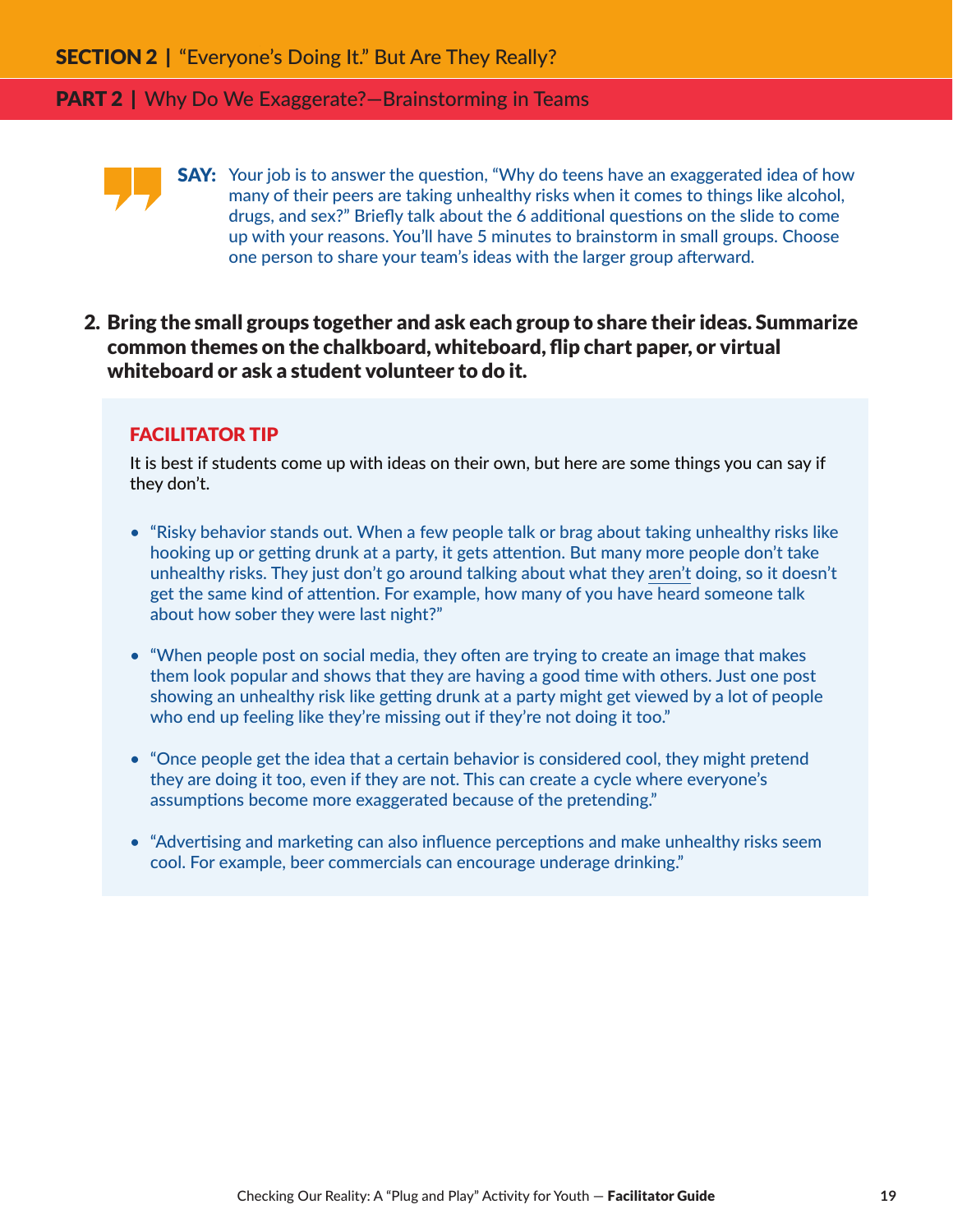# **SECTION 3**  $Chanoins$  Changing Our Assumptions to Fit the Reality

### **OBJECTIVES**

Youth will develop strategies and skills for managing future peer influence and peer pressure and encouraging others to do so.

### KEY WORDS AND PHRASES

- Peer pressure
- Peer influence
- Messaging

# MATERIALS

[Checking Our Reality Slide Deck](https://teenpregnancy.acf.hhs.gov/sites/default/files/resource-files/CheckingOurRealitySlideDeck.pptx)

# TECHNOLOGY/TOOLS

- Projector, laptop, or tablet device
- Students' school or personal laptops, tablets, or mobile phones (optional)
- Chalkboard, whiteboard, flip chart, or means to display results of brainstorming activity (e.g., shared Google Doc, Google Sides, Zoom's whiteboard feature)
- Google Slides or shared Google Doc for each group (optional)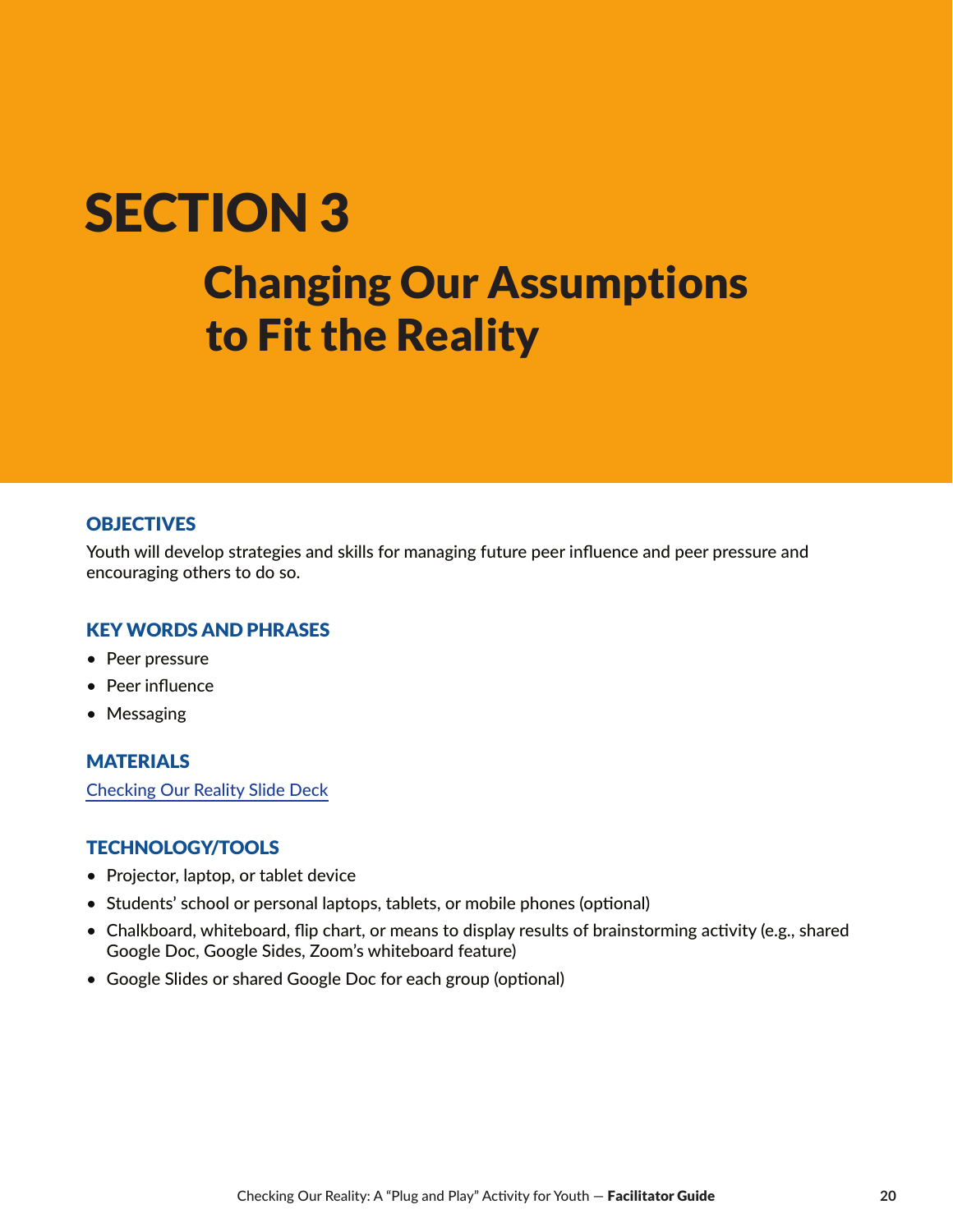# **PART 1** | Breaking the Cycle. How Can We Keep From Being Fooled?—Problem-Solving Activity (10 minutes)

# 1. Introduce problem-solving activity.



**SAY:** You've learned that people have exaggerated assumptions about how much their peers take unhealthy risks, and you've discussed why this happens. Now let's see what can be done about it. There are things you can do to question your assumptions and remind yourself not to be fooled in the future.



**SAY:** You will brainstorm some ways to stop the cycle. We will start by dividing into two groups.

- 2. Divide class into two groups. Each group will have a shared Google Doc or piece of paper to record their ideas.
	- Share slide #3 from the Checking Our Reality Slide Deck with Group 1. If you are conducting an in-person session without student laptops or other devices, print out the slide in advance.



Checking Our Reality: A "Plug and Play" Activity for Youth — Facilitator Guide **21**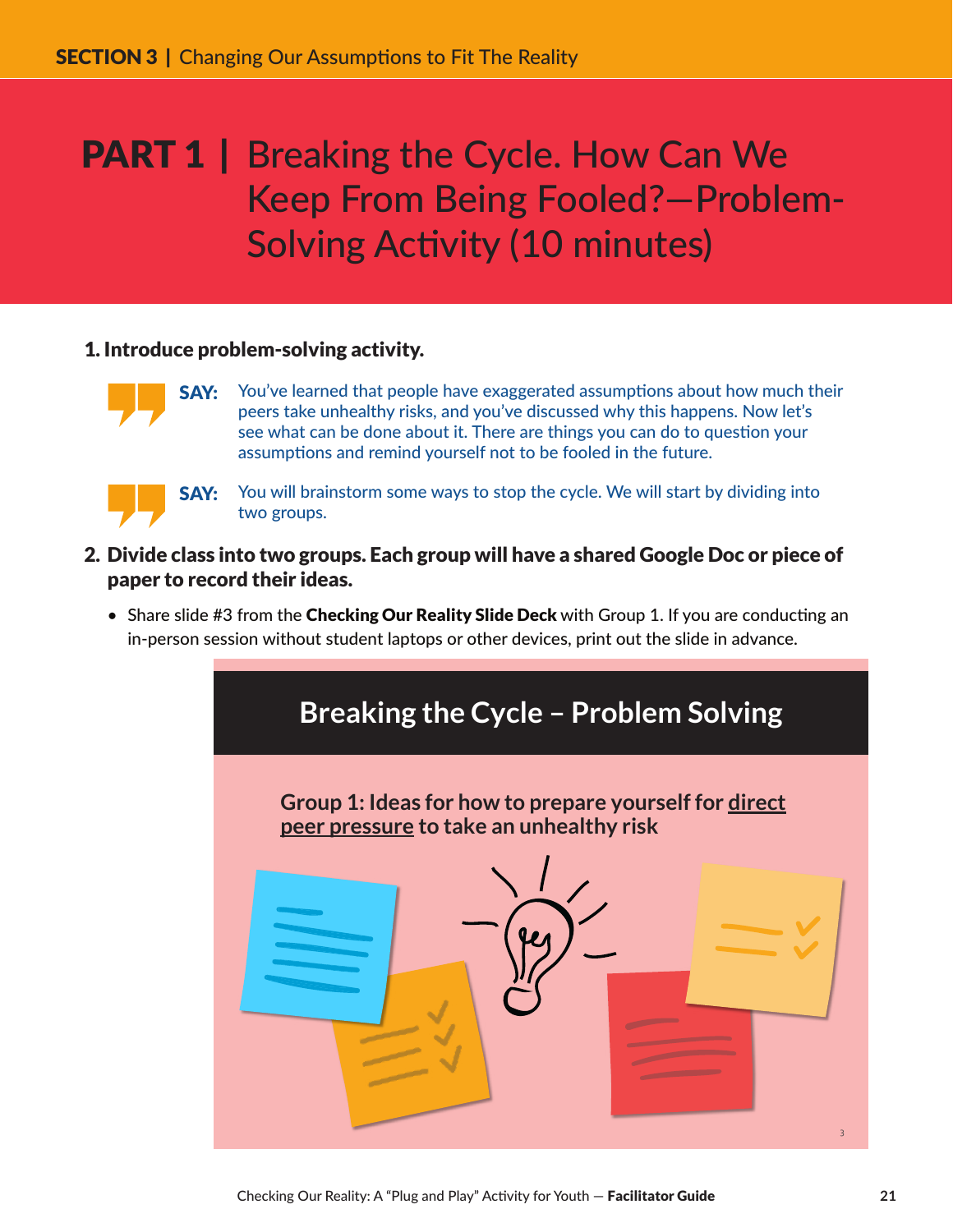#### **PART 1** | Breaking the Cycle. How Can We Keep From Being Fooled?—Problem-Solving Activity

• Share slide #4 from the Checking Our Reality Slide Deck with Group 2. If you are conducting an in-person session without student laptops or other devices, print out the slide in advance.



### SAY: Group 1 will list as many ideas as you can for how to prepare yourself for direct peer pressure to take an unhealthy risk.

Remember: Direct peer pressure may not be as common as peer influence, but it does happen. What can you do to prepare so you are ready to make the smart choice when it happens? Direct pressure means that someone asks or encourages you to take an unhealthy risk, like asking you to send them a nude photo or offering you a beer at a party.

#### Group 2 will list as many ideas as you can for how to deal with the exaggeration that causes negative peer influence.

Remember: Peer influence is when you feel like you should behave in a certain way to fit in with your peers. What are some ways you can remind yourself that healthy behaviors are actually a lot more common than unhealthy ones? How can you tune out the messages that tell you that unhealthy behaviors are common and popular?

Each group will have 3 minutes to come up with as many ideas as you can. One person in each group should make a list of all your ideas.

Nominate a student from each group to be note-taker or ask for volunteers.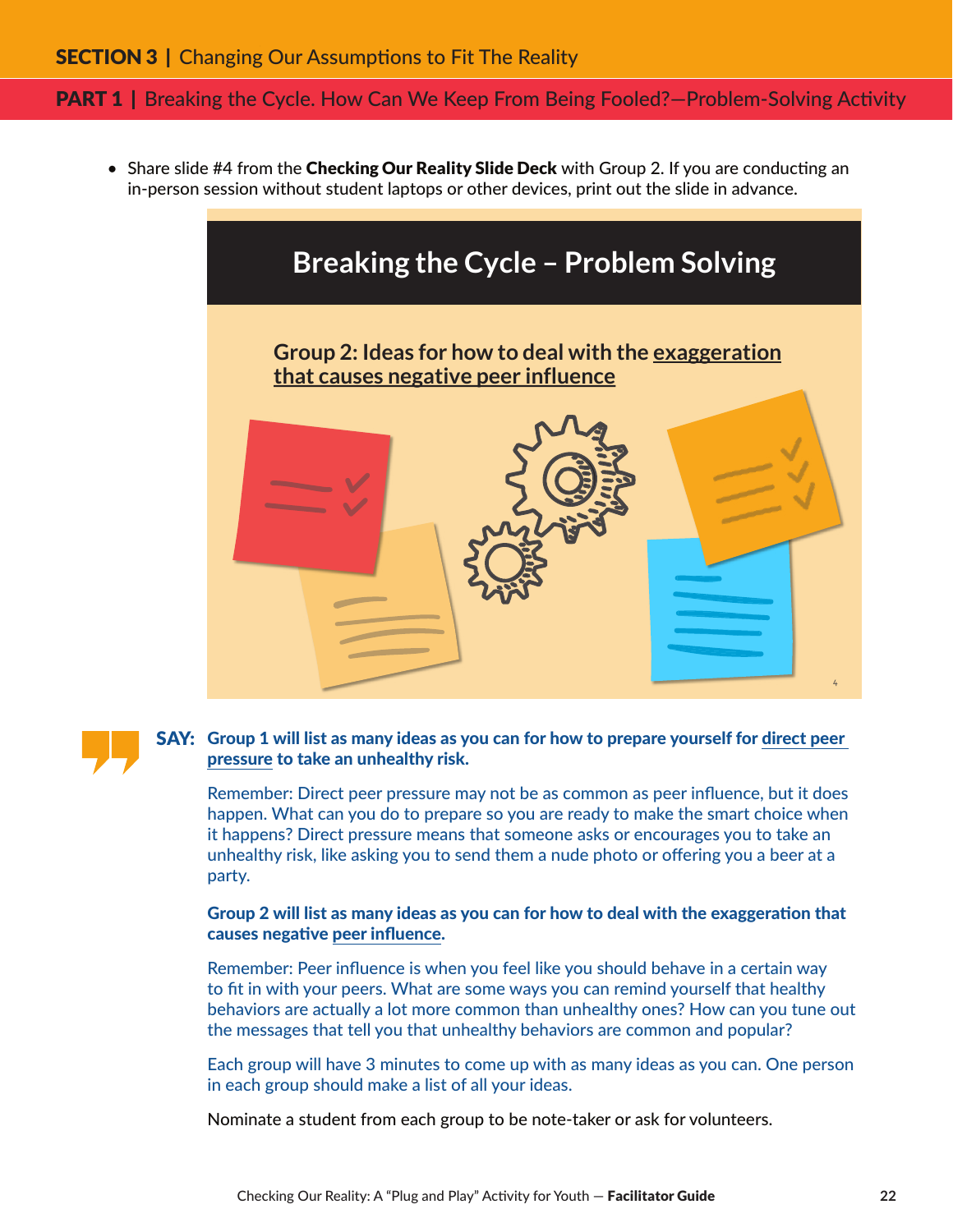# **PART 1** | Breaking the Cycle. How Can We Keep From Being Fooled?—Problem-Solving Activity

3. Bring groups back together and debrief from the problem-solving activity. Discuss each group's ideas.

SAY: Each group's note-taker has 1 minute to share your group's ideas. Group 1... Go!

Summarize main ideas of each group at the end.

### FACILITATOR TIP

Use the following items as examples if students are stuck and need inspiration. Let students come up with these ideas on their own as much as possible.

#### Peer Pressure

Create and practice responses to pressures in advance.

- Question the person about what they're asking you to do or say.
- Say a simple, "no thanks."
- Change the subject of the conversation.
- Use family rules or expectations as an excuse not to participate.

Talk to a trusted adult or peer about pressure you're experiencing.

#### Peer Influence

- Focus on positive norms. Stay involved in constructive activities like playing a sport, participating in a club, making art or music, spending time with your family, or starting a new job. When talking with peers, focus on what you are doing that is healthy. Remember that your behavior is always influencing others, so make sure your actions represent your values and make healthy personal choices about things like alcohol, drugs, and sex.
- Amplify the positive messages on social media. *Ask students for examples of positive posts they can "like" and share (ideas: photos or videos of friends doing healthy things or reaching their goals; announcements about new clubs, study groups, sporting events or concerts; inspirational quotes or songs; posts that show emotional support).*
- Maintain healthy relationships with peers who don't take unhealthy risks.
- Clean up your social media feed!
	- If certain accounts make participating in risky behaviors more tempting, unfollow them.
	- Follow more accounts that encourage leadership, constructive activities, and independent thinking.
- Remind yourself that assumptions may not always be true by
	- asking your peers about their healthy activities and focusing your attention on those.
	- asking trusted adults to help you find facts like the ones we shared today if you have questions about what people your age actually think and do.
- Make a list of your goals. Remind yourself why each goal is important to you and how taking unhealthy risks could get you off track. Make a list of the people who will support you and hold you accountable for making healthy decisions.
- Guide your friends toward success by supporting and encouraging them as they strive to reach their own goals. Remind them that taking unhealthy risks can throw them off track.
- Look for positive role models whose behaviors you respect and admire. Is there someone who inspires you to chase your dreams and be your best self?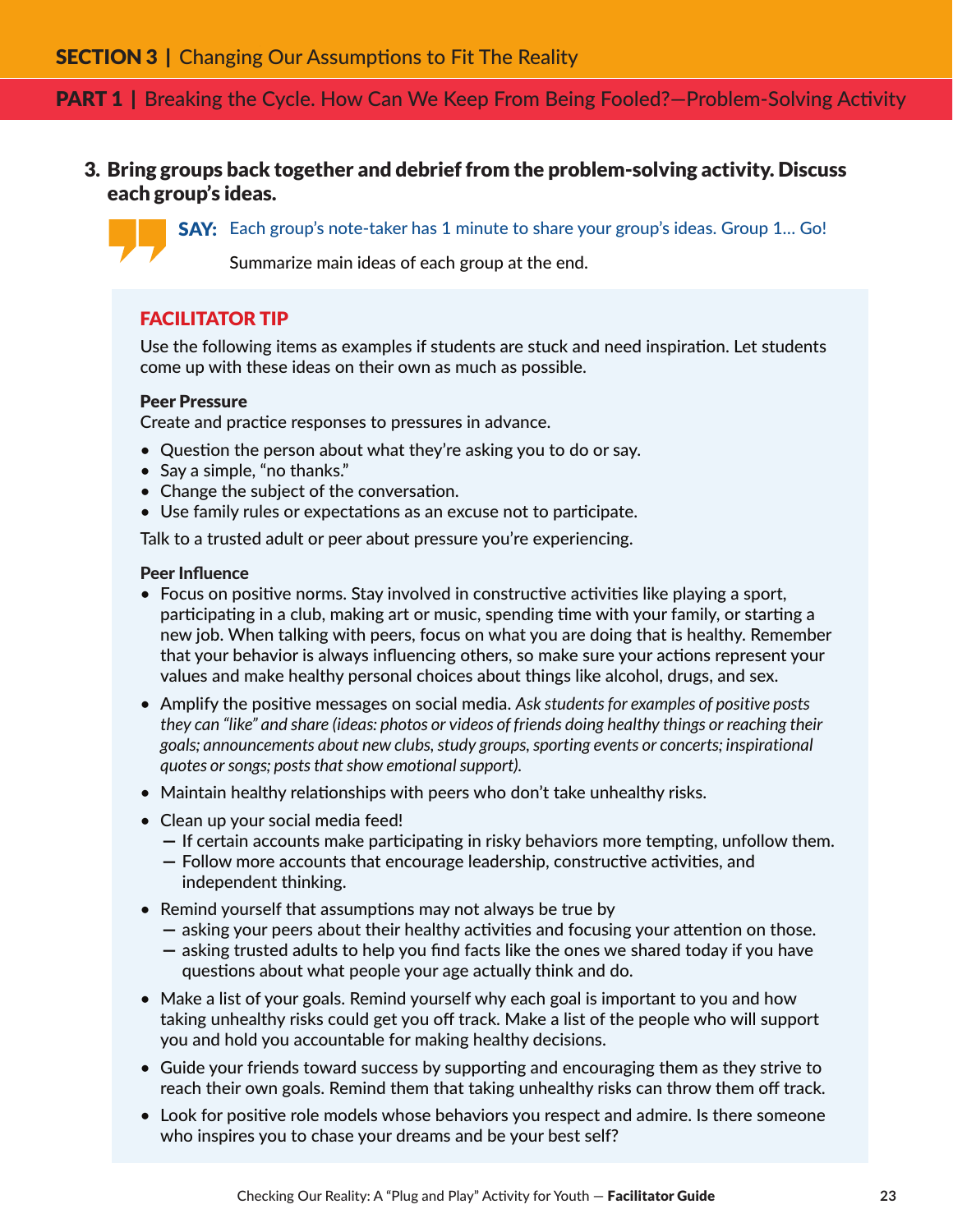# **PART 2** | Breaking the Cycle. Empowering Our Friends So They Don't Get Fooled— Message Creation Activity (10 minutes)

- 1. Engage students in creating messages to inform their peers about peer influence and the importance of challenging assumptions.
	- **SAY:** There are also things you can do help your friends keep from getting fooled. It takes everyone working together to break the cycle of people doing things they don't really want to do just because they think it will help them fit in or be more popular. Your final assignment is to work in teams to create powerful messages to teach others what you've learned today. You'll design a message to help other people your age check their own reality. Your goal is to help your friends understand that people often have exaggerated ideas about how many of their peers actually take unhealthy risks. Think of a creative message that makes your peers question their own assumptions. It could be just words or could include photos, GIFs, or videos. You can use any format you'd like. You could make an Instagram post; a TikTok video; a poster, flyer, or postcard; or anything you think would appeal to your peers. How convincing can you be?

Divide class into teams of 3-5 students and allow students to work freely on their messages while you circulate to answer questions.

### FACILITATOR TIP

Tell students what resources they can use to create their messages. Adapt the activity to the supplies and technology available and whether you are teaching an in-person class or a virtual class. Students can create their messages on paper using art supplies supplied by their school or your organization or supplies they have at home. If students are working from home, they can upload photos of their messages via the videoconferencing platform you are using so others can see them. Students can also use commonly available applications such as Microsoft Word or Google Docs and publicly available photos or GIFs to create a message. Consider incorporating technology such as Flipgrid or Canva for Education to give students more options. See Before You Begin on page 2 for more information about these and other applications.

If you are teaching a virtual session, give each team access to a shared document so any member of the team can add words or images. If that is not feasible, students can still work together in breakout rooms to create a message and designate one student to design the product.

Give students 5 minutes to create their informational message and allow 4 minutes for sharing them with the class afterward (approximately 1 minute per group).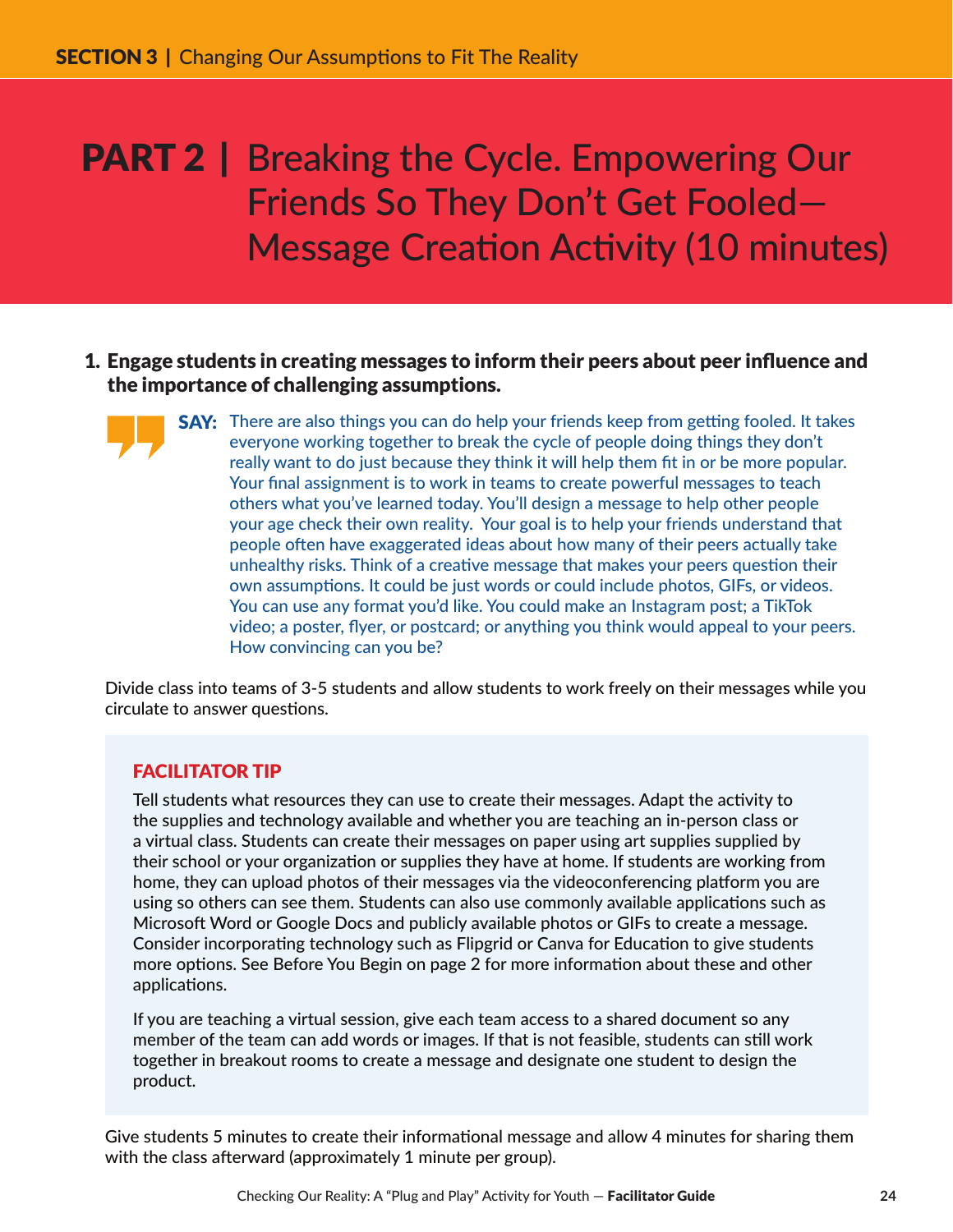**PART 2** | Breaking the Cycle. Empowering Our Friends So They Don't Get Fooled-Message Creation Activity

#### 2. Wrap up the lesson and remind students of the key takeaway messages.

**SAY:** Great job. Now you know what norms are and what an important part they play in our lives. You know the difference between peer pressure and peer influence and how important it is to stop and think before you assume that your initial impression is accurate regarding what other people are doing. You came up with some great explanations for why people often exaggerate how much their peers are taking unhealthy risks and you used that information to discover ways to make sure you and your friends don't get fooled in the future. This will empower you to make decisions that keep you safe and healthy and help you create the future you want for yourselves.